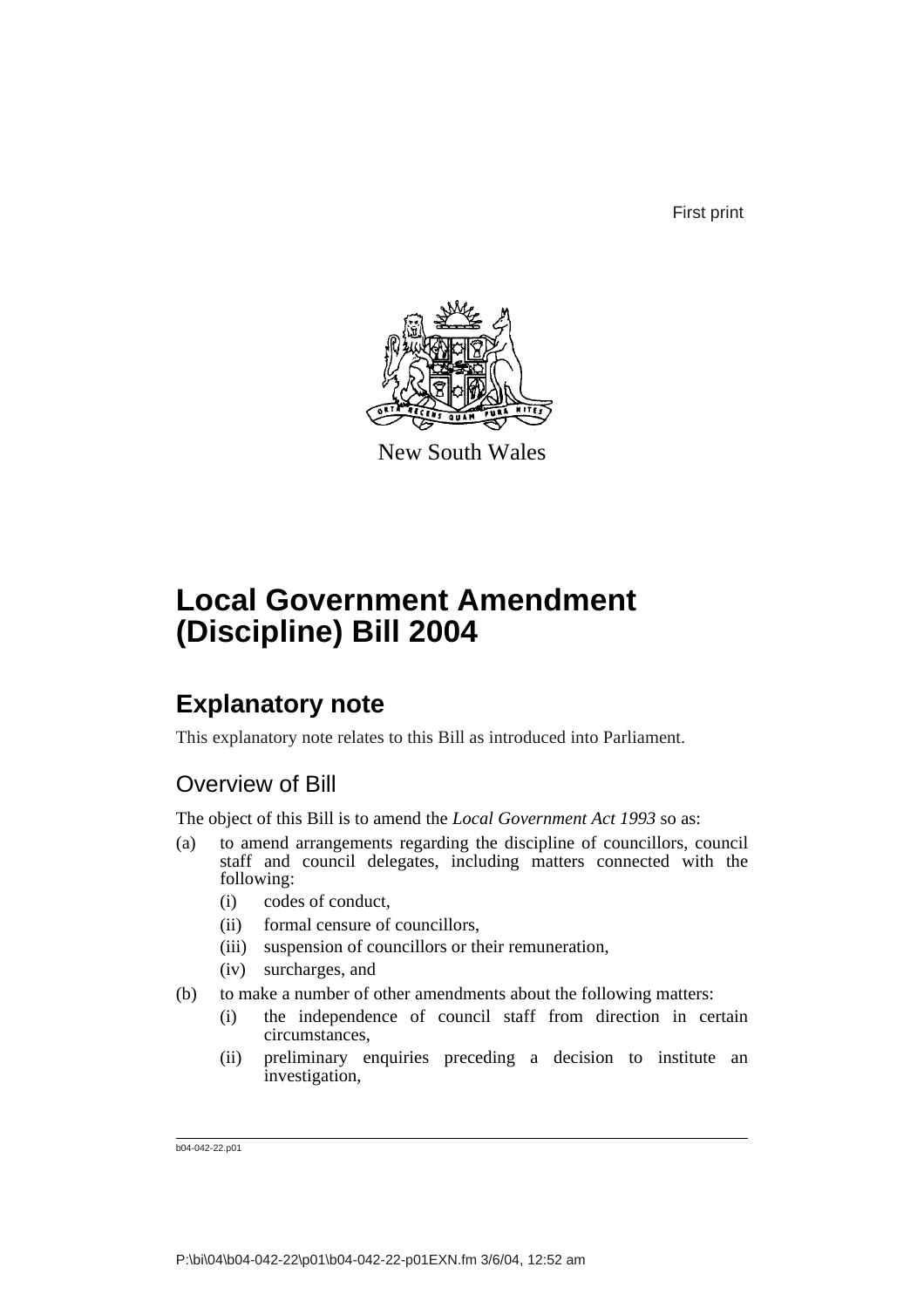Explanatory note

- (iii) changing the name of the Local Government Pecuniary Interest Tribunal (the *Pecuniary Interest Tribunal*) to the Local Government Pecuniary Interest and Disciplinary Tribunal (the *Pecuniary Interest and Disciplinary Tribunal*),
- (iv) savings and transitional matters consequent on the enactment of the proposed Act, and
- (c) to make a number of consequential amendments.

The Bill also amends the *Independent Commission Against Corruption Act 1988* with regard to the jurisdiction of the Independent Commission Against Corruption to deal with conduct that could constitute or involve a substantial breach of a code of conduct applying to a council.

### Outline of provisions

**Clause 1** sets out the name (also called the short title) of the proposed Act.

**Clause 2** provides for the commencement of the proposed Act on a day or days to be appointed by proclamation.

**Clause 3** is a formal provision giving effect to the amendments to the *Local Government Act 1993* set out in Schedules 1–3.

**Clause 4** is a formal provision giving effect to the consequential amendment to the *Independent Commission Against Corruption Act 1988* set out in Schedule 4.

## **Schedule 1 Amendments relating to discipline**

The Schedule makes the amendments to the *Local Government Act 1993* referred to in paragraph (a) of the Overview.

**Schedule 1 [1]** substitutes section 248A. The proposed section provides for an express prohibition on payment of remuneration to a councillor who is suspended from civic office or whose right to receive remuneration is suspended.

**Schedule 1 [2]** amends section 435 to remove the requirement that the negligence for which a councillor or a member of council staff can be surcharged has to be "culpable" negligence.

**Schedule 1 [3]** substitutes section 440. The proposed section empowers the regulations to prescribe a model code of conduct (which may be done by reference to a code identified in the regulations), and indicates what may be included in it. A council is required to adopt the model code, and the adopted code may include supplementary provisions. The adopted code has no effect to the extent that it is inconsistent with the model code as in force for the time

Explanatory note page 2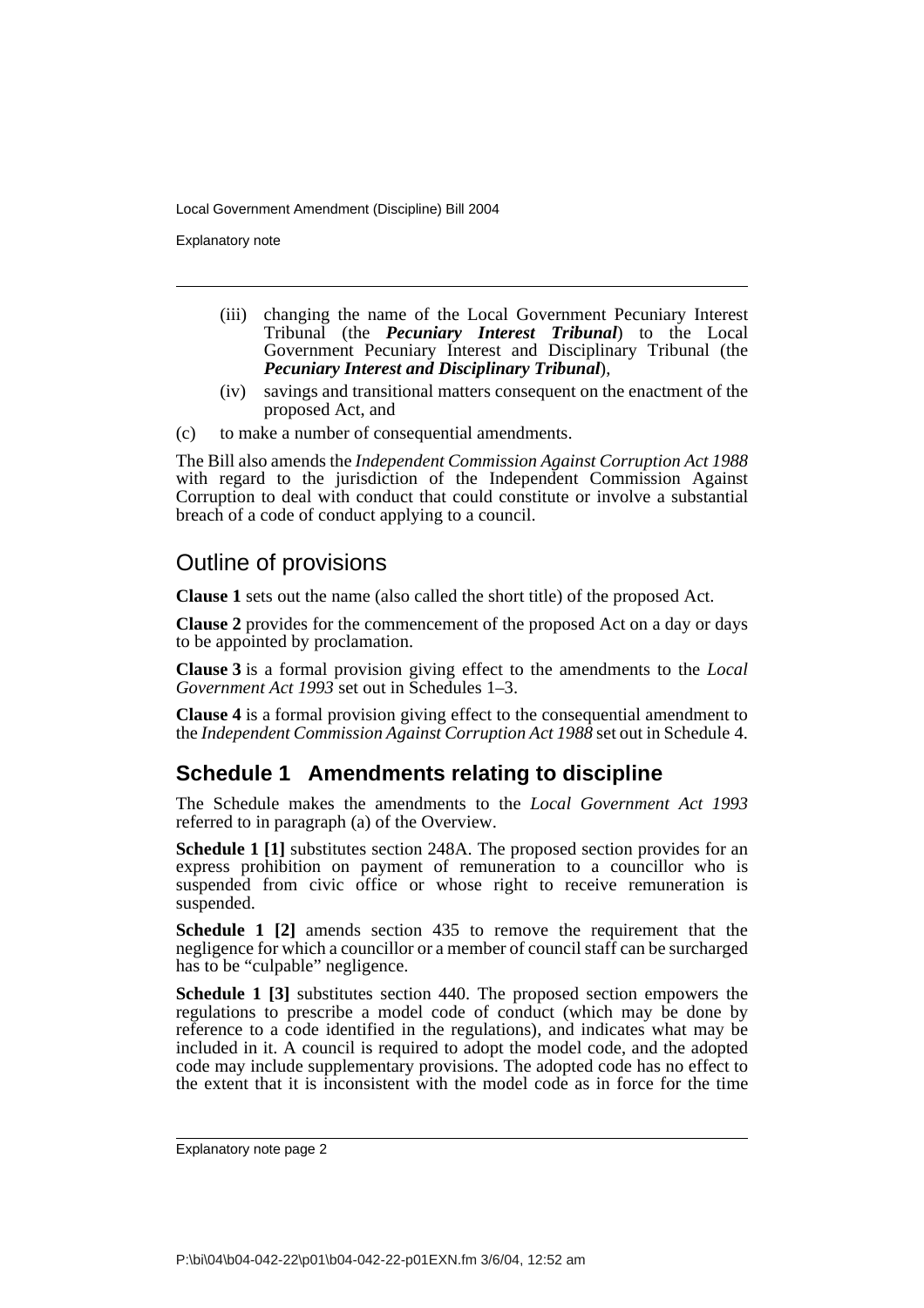Explanatory note

being. Councillors, council staff and council delegates are bound by the council's adopted code and by the model code to the extent that the council has not adopted a code of conduct, the adopted code is inconsistent with the model code or the model code contains provisions not included in the adopted code.

**Schedule 1 [4]** inserts a new Division 3 of Part 1 of Chapter 14 containing sections 440F–440Q, as follows:

- Proposed section 440F defines *misbehaviour* of a councillor as a contravention of the *Local Government Act 1993* or the regulations under that Act, a failure to comply with a relevant code of conduct, or an act of disorder at a council or committee meeting, but not including a contravention of disclosure requirements (which are dealt with differently under existing provisions).
- Proposed section 440G provides for the passing of a resolution by a council formally censuring a councillor for misbehaviour.
- Proposed sections 440H–440Q provide a system for the suspension of a councillor from civic office for misbehaviour. Provision is made for suspension to be ordered by the Director-General for a period of up to one month or for the referral of a matter to the Pecuniary Interest and Disciplinary Tribunal for it to consider and impose suspension on a councillor for a period of up to 6 months.
- Proposed section 440H provides that the process of suspension can be initiated by the council concerned, by a request by the Director-General for a report or by a report of the Independent Commission Against Corruption or the Ombudsman.
- Proposed section 440I specifies the grounds on which a councillor can be suspended.
- Proposed section 440J provides for departmental investigations and reports after the process of suspension has been initiated.
- Proposed section 440K authorises the Director-General to suspend a councillor for a period of up to one month after consideration of a departmental report or following a report of the Independent Commission Against Corruption or the Ombudsman.
- Proposed section 440L deals with the commencement of a period of suspension.
- Proposed section 440M enables a councillor to appeal to the Pecuniary Interest and Disciplinary Tribunal against suspension ordered by the Director-General.
- Proposed section 440N enables the Director-General to refer matters to the Pecuniary Interest and Disciplinary Tribunal for possible imposition of suspension of a councillor.

Explanatory note page 3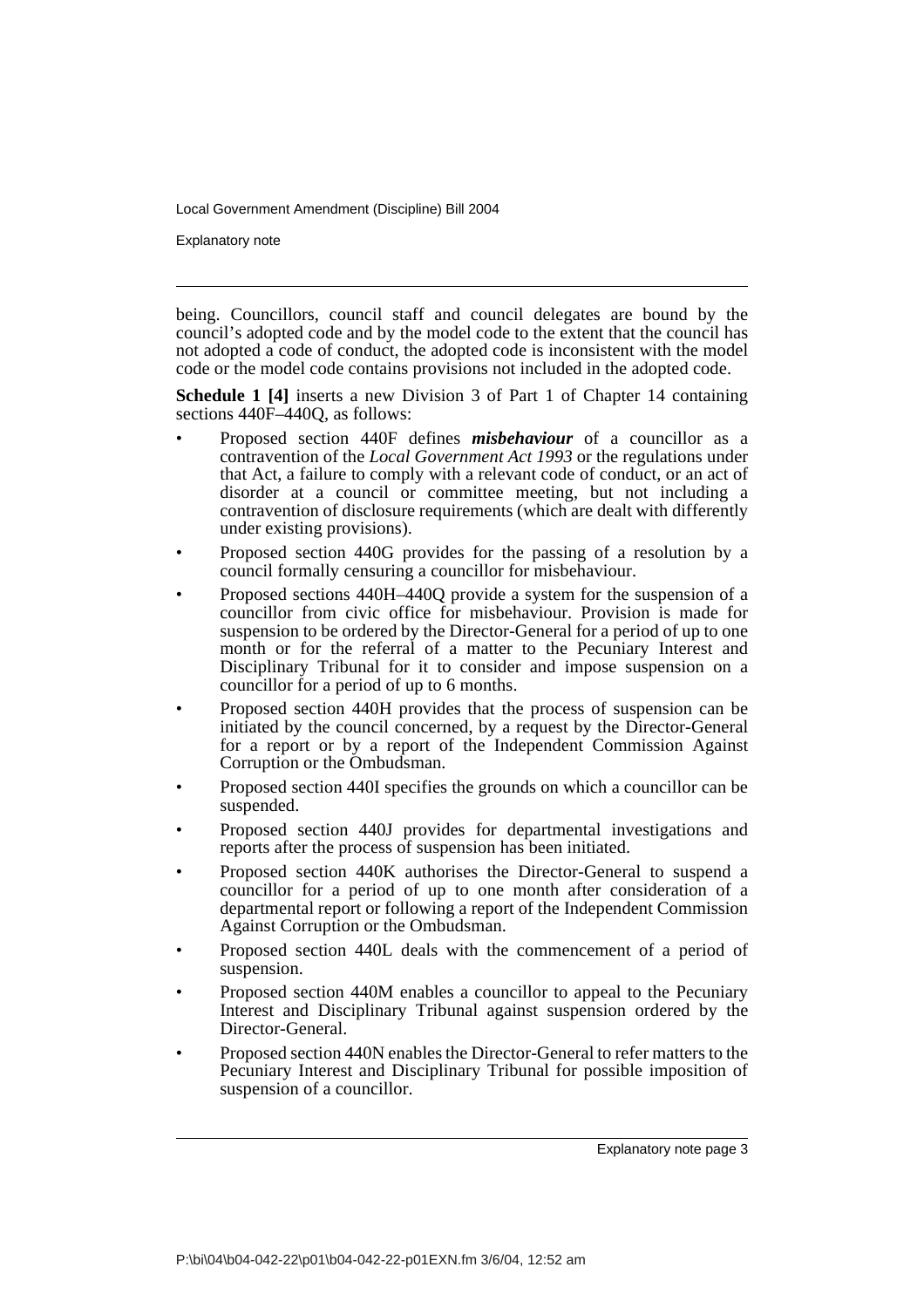Explanatory note

- Proposed section 440O allows the Director-General in appropriate cases to take no further action regarding suspension, or to refer a case back to the council concerned with appropriate recommendations.
- Proposed section 440P provides for the council concerned to bear the expenses of the suspension process if initiated by the council.
- Proposed section 440Q requires the Director-General to give reasons for suspending a councillor or taking other action.

**Schedule 1 [5]** amends the heading to Division 2 of Part 3 of Chapter 14 in consequence of the amendment made by Schedule 1 [6].

**Schedule 1 [6]** inserts a new Division 3 into Part 3 of Chapter 14 containing sections 470A and 470B, as follows:

- Proposed section 470A empowers the Pecuniary Interest and Disciplinary Tribunal to decide whether to conduct proceedings into a misbehaviour matter referred to it by the Director-General.
- Proposed section 470B provides that the Tribunal may determine any such proceedings without a hearing in certain cases.

**Schedule 1 [7]–[11]** make consequential amendments.

**Schedule 1 [12]** amends section 482 to enable the Pecuniary Interest and Disciplinary Tribunal to impose suspension of a councillor's right to remuneration for up to 6 months for pecuniary interest matters, as an alternative to suspension from civic office.

**Schedule 1 [13]** inserts a new section 482A, which empowers the Pecuniary Interest and Disciplinary Tribunal, when dealing with a misbehaviour matter, to counsel or reprimand the councillor, or suspend the councillor from civic office for up to 6 months, or suspend the councillor's right to remuneration for up to 6 months.

**Schedule 1 [14]** makes a consequential amendment.

**Schedule 1 [15]** provides that an appeal does not lie to the Supreme Court from a decision of the Pecuniary Interest and Disciplinary Tribunal determining an appeal to the Tribunal concerning a suspension imposed by the Director-General.

**Schedule 1 [16]** inserts a new Part 5 into Chapter 14 containing sections 490A and 490B, as follows:

• Proposed section 490A defines *act of disorder* for the purposes of Chapter 14 and Schedule 6A as anything done by a councillor at a council or committee meeting that is prescribed as an act of disorder by the regulations.

Explanatory note page 4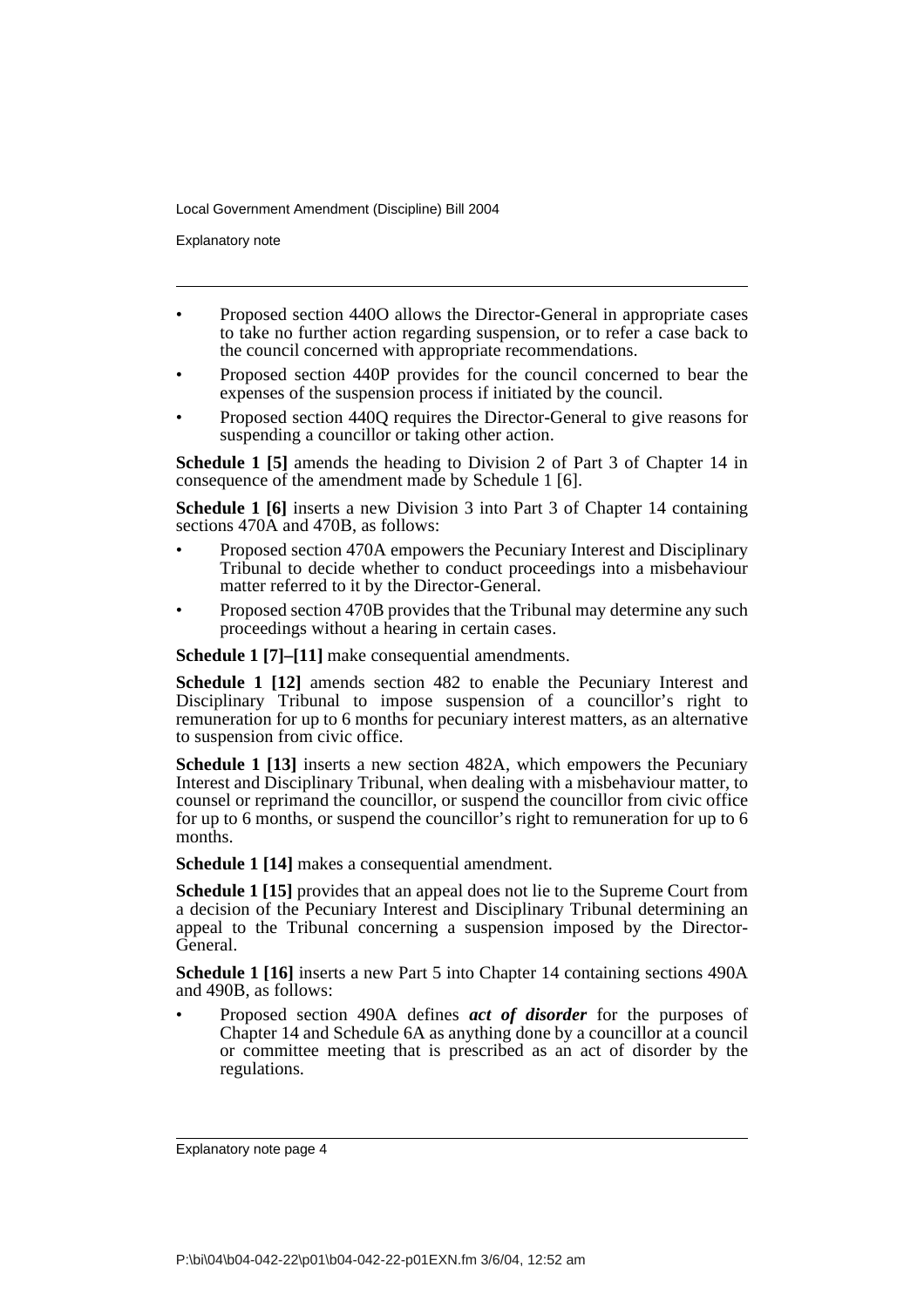Explanatory note

• Proposed section 490B makes it clear that nothing in Chapter 14 affects any regulations made under other provisions regarding the conduct of a council or committee meeting.

**Schedule 1 [17]** amends section 674 to provide that the power of the Land and Environment Court to make orders to remedy or restrain breaches of the *Local Government Act 1993* does not extend to matters relating to the formal censure or suspension of councillors.

**Schedule 1 [18]** inserts a new Schedule 6A, which lists matters that may be dealt with in a code of conduct.

## **Schedule 2 Other amendments**

The Schedule makes the amendments to the *Local Government Act 1993* referred to in paragraph (b) of the Overview.

**Schedule 2** [1] substitutes section 352. The proposed section provides that council staff are not subject to direction by a councillor (as well as a council) as to the content of any advice or recommendation, but this does not prevent the mayor (as well as the council) from directing the general manager to provide advice or a recommendation.

**Schedule 2 [2]** inserts a new section 734A, which enables the Director-General to make preliminary enquiries for the purpose of deciding whether to conduct or authorise an investigation under the *Local Government Act 1993*.

**Schedule 2 [3] and [4]** amend Schedule 4 to provide for the deputy of a member of the Pecuniary Interest and Disciplinary Tribunal to act as the member so that the Tribunal proceedings can be conducted concurrently in two divisions.

**Schedule 2 [5] and [6]** amend Schedule 8 in relation to savings and transitional provisions consequent on the enactment of the proposed Act, including a provision stating that the Local Government Pecuniary Interest Tribunal is to be known as the Local Government Pecuniary Interest and Disciplinary Tribunal.

## **Schedule 3 Consequential amendments**

The Schedule makes the amendments to the *Local Government Act 1993* referred to in paragraph (c) of the Overview.

The amendments are mainly consequential on:

- (a) amendments made by Schedule 1 in connection with codes of conduct applying to councils, and
- (b) amendments made by Schedule 1 that change the name of the Pecuniary Interest Tribunal.

Explanatory note page 5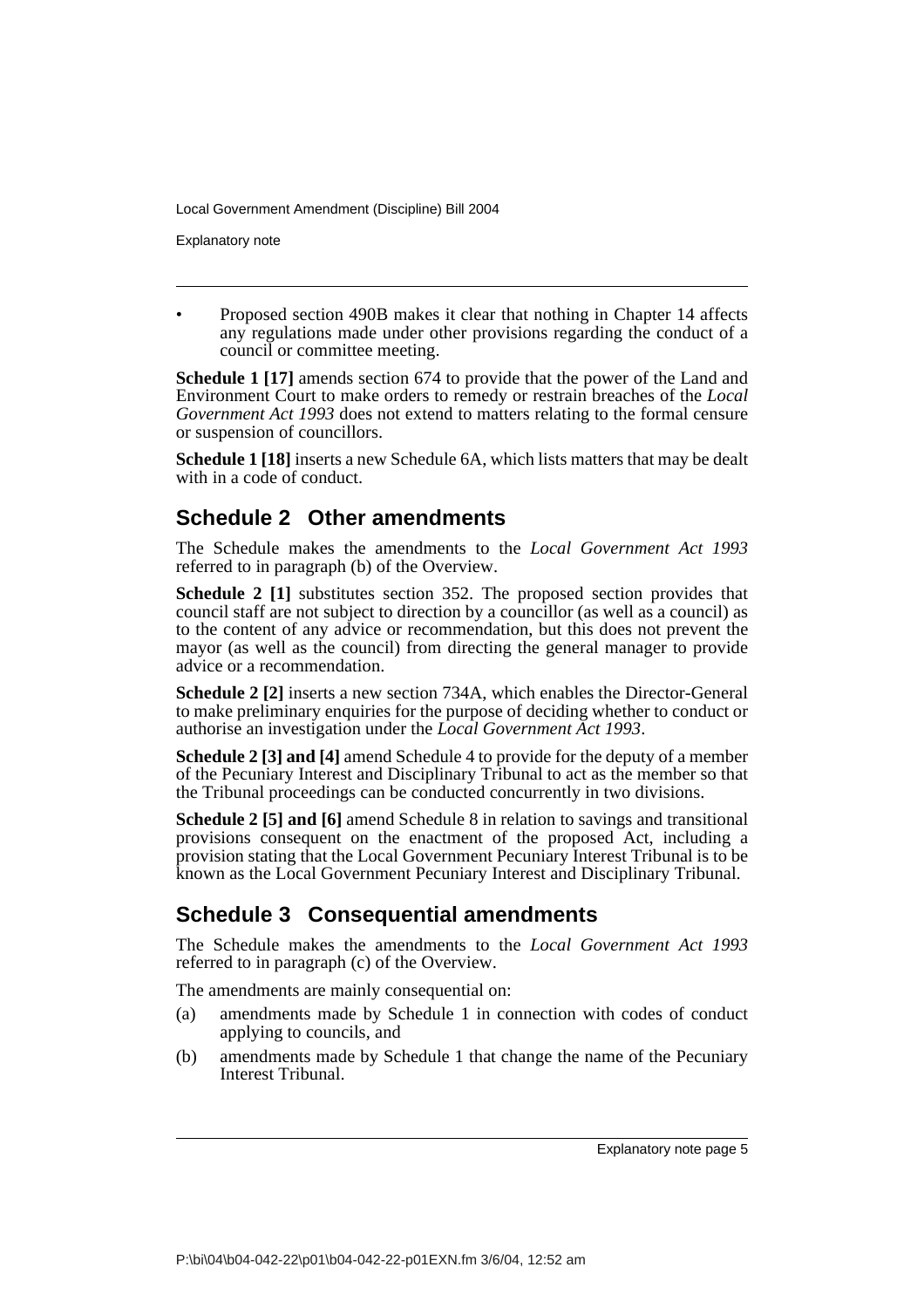Explanatory note

### **Schedule 4 Consequential amendment of Independent Commission Against Corruption Act 1988**

The Schedule makes the amendment to the *Independent Commission Against Corruption Act 1988* referred to in the Overview.

The amendment is made to section 9 of that Act and provides that a reference to a disciplinary offence in that Act extends to a substantial breach of an applicable requirement of a code of conduct applying to a council. The result is that the Independent Commission Against Corruption will be able to deal with conduct that is corrupt conduct (as defined in section 8 of that Act) and that could constitute or involve a substantial breach of a code of conduct.

Explanatory note page 6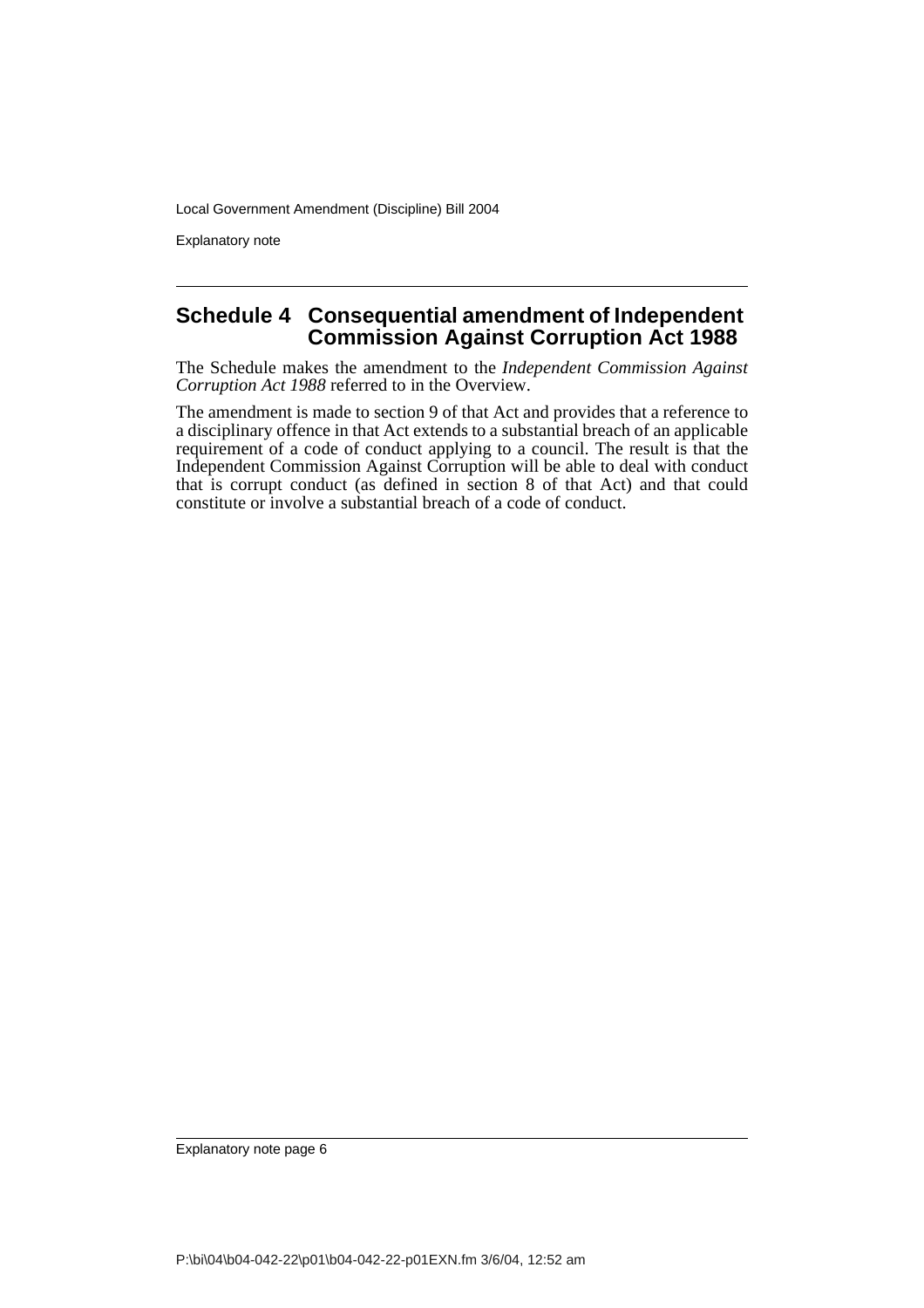First print



New South Wales

# **Local Government Amendment (Discipline) Bill 2004**

# **Contents**

|            |                                                                                         | Page |
|------------|-----------------------------------------------------------------------------------------|------|
|            | Name of Act                                                                             |      |
| 2          | Commencement                                                                            | 2    |
| 3          | Amendment of Local Government Act 1993 No 30                                            | 2    |
| 4          | Amendment of Independent Commission Against                                             |      |
|            | Corruption Act 1988 No 35                                                               | 2    |
| Schedule 1 | Amendments relating to discipline                                                       | 3    |
| Schedule 2 | Other amendments                                                                        | 17   |
| Schedule 3 | Consequential amendments                                                                | 20   |
| Schedule 4 | Consequential amendment of Independent Commission<br><b>Against Corruption Act 1988</b> | 23   |

b04-042-22.p01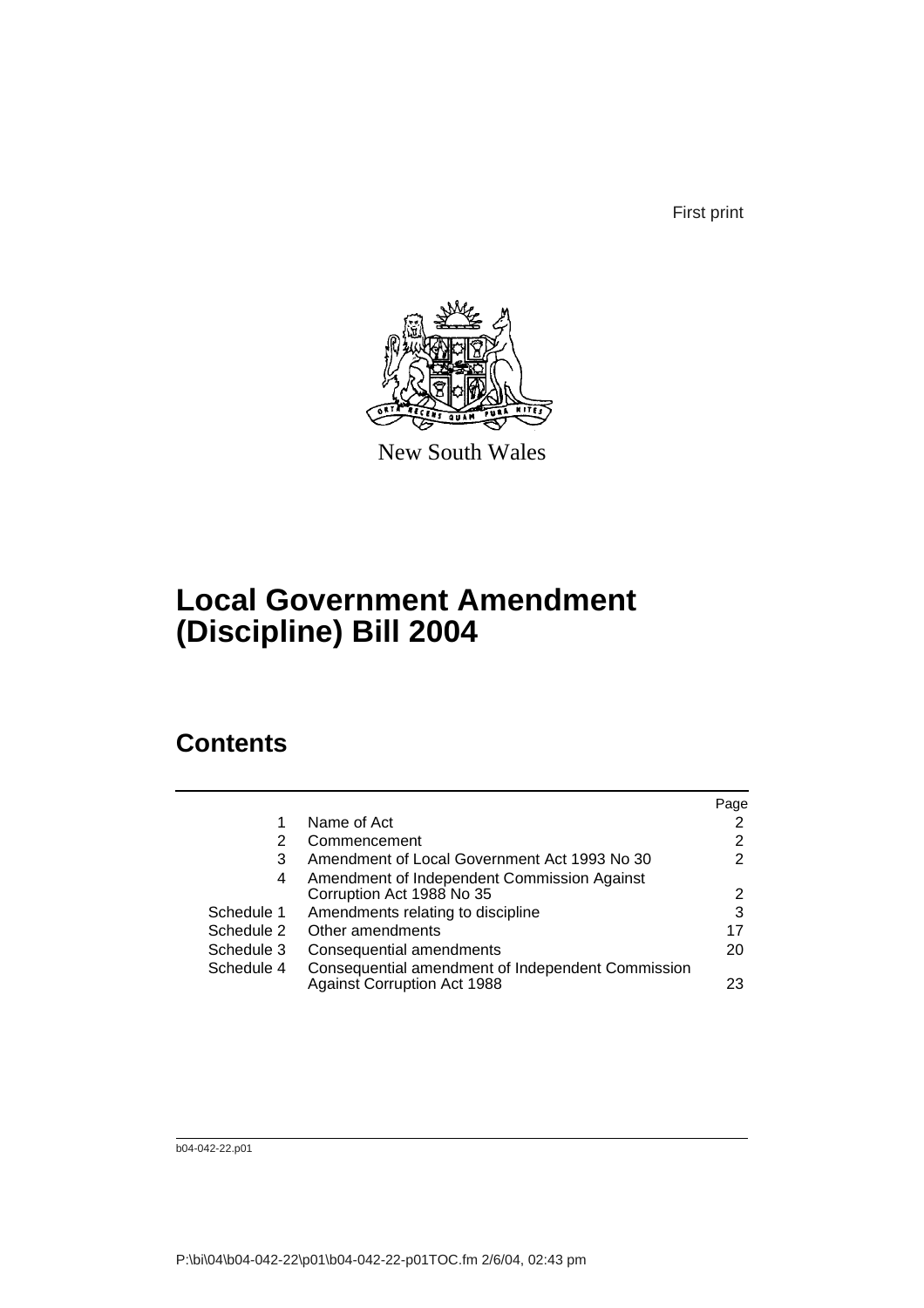**Contents** 

Page

Contents page 2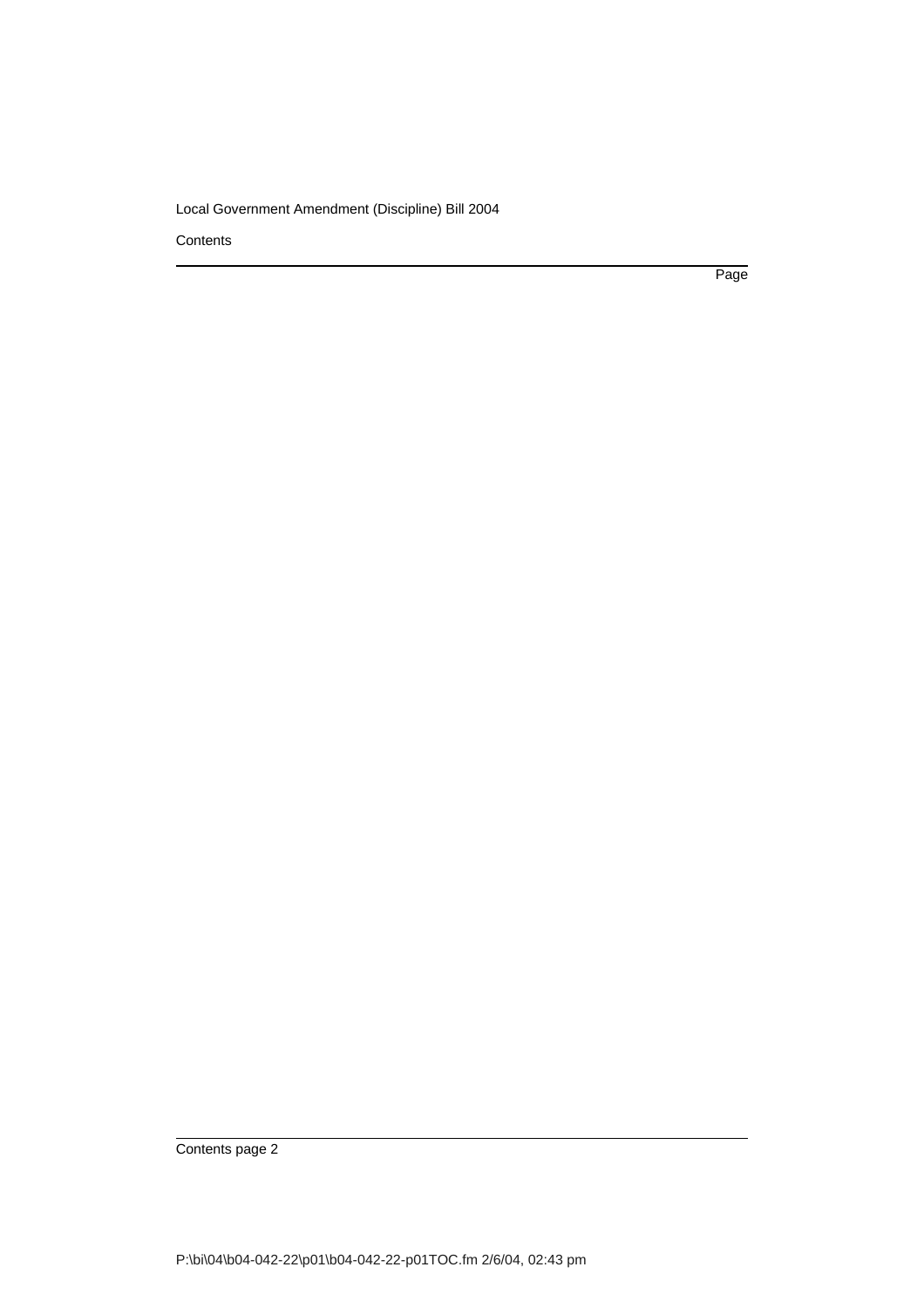

New South Wales

# **Local Government Amendment (Discipline) Bill 2004**

No , 2004

### **A Bill for**

An Act to amend the *Local Government Act 1993* in relation to the discipline of councillors, council staff and other persons, and in relation to other matters; to make consequential amendments; and for other purposes.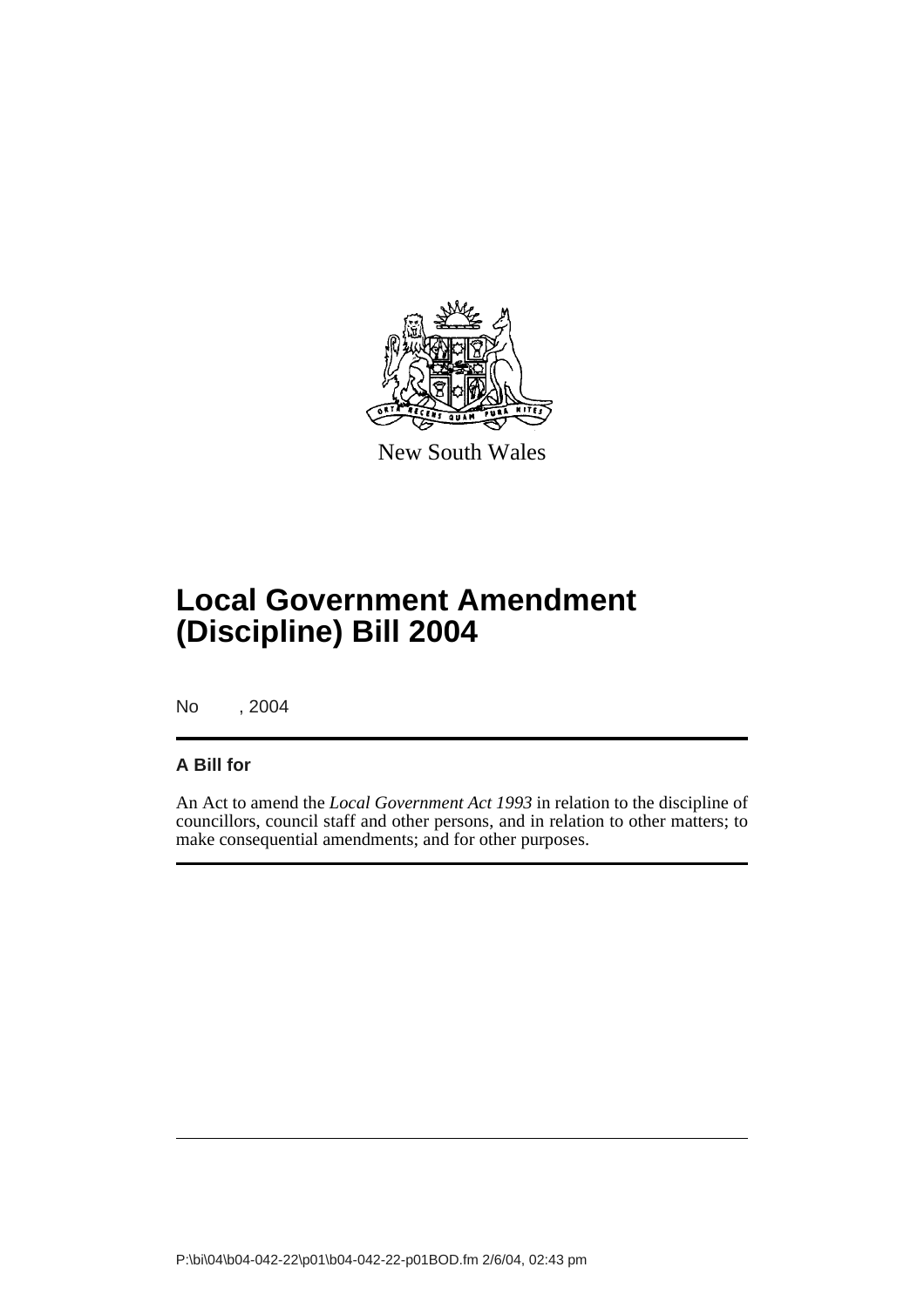<span id="page-9-3"></span><span id="page-9-2"></span><span id="page-9-1"></span><span id="page-9-0"></span>

|              | The Legislature of New South Wales enacts:                                                     | 1                   |
|--------------|------------------------------------------------------------------------------------------------|---------------------|
| 1            | Name of Act                                                                                    | 2                   |
|              | This Act is the <i>Local Government Amendment (Discipline)</i><br>Act $2004$ .                 | 3<br>4              |
| $\mathbf{2}$ | <b>Commencement</b>                                                                            | 5                   |
|              | This Act commences on a day or days to be appointed by<br>proclamation.                        | 6<br>$\overline{7}$ |
| 3            | Amendment of Local Government Act 1993 No 30                                                   | 8                   |
|              | The <i>Local Government Act 1993</i> is amended as set out in<br>Schedules $1-3$ .             | 9<br>10             |
| 4            | <b>Amendment of Independent Commission Against Corruption</b><br>Act 1988 No 35                | 11<br>12            |
|              | The Independent Commission Against Corruption Act 1988 is<br>amended as set out in Schedule 4. | 13<br>14            |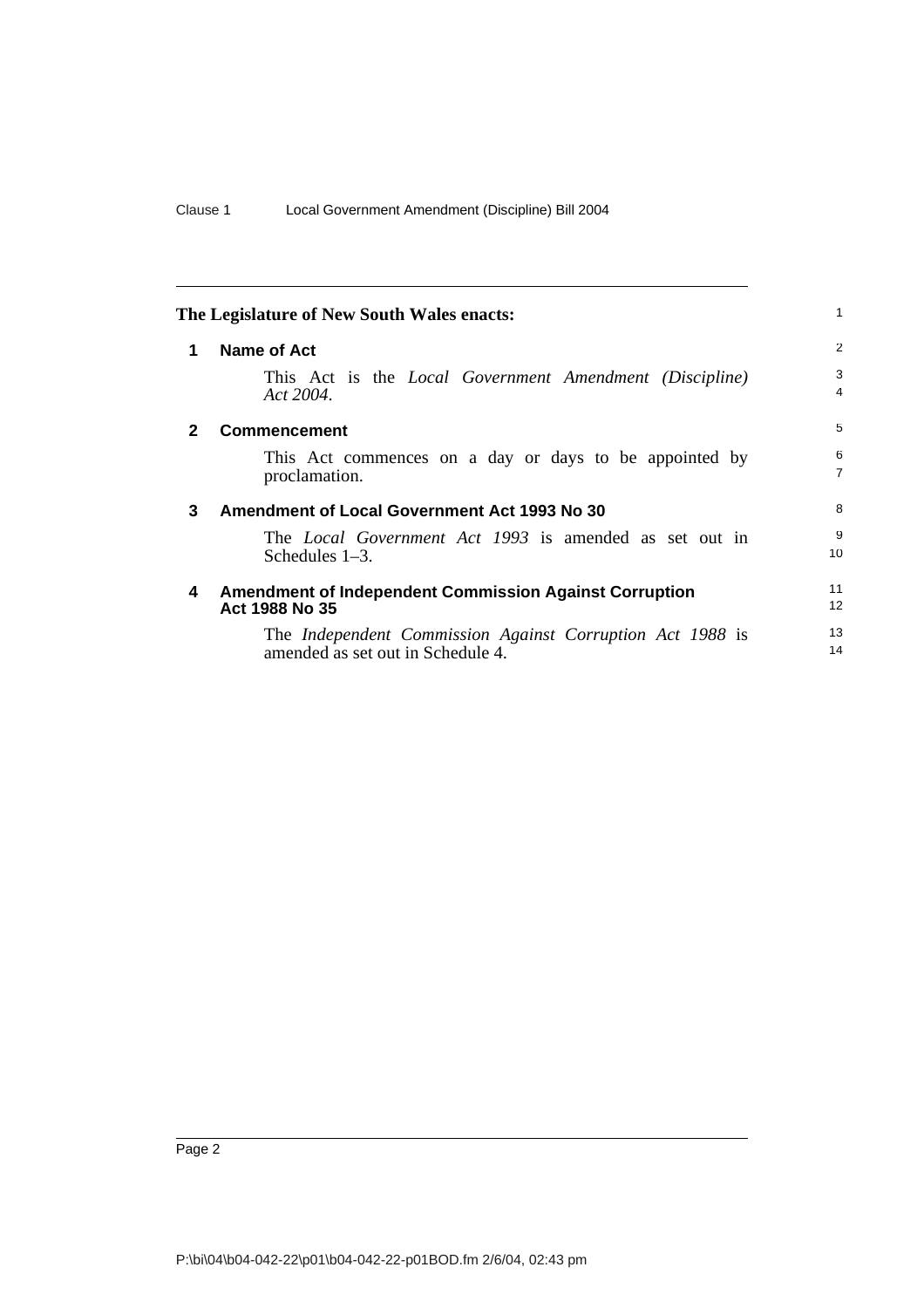Amendments relating to discipline and the set of the Schedule 1 Schedule 1

J.

 $\bar{z}$ 

<span id="page-10-0"></span>

|                                   |      |                     | Schedule 1 Amendments relating to discipline<br>(Section 3)                                                                                                                                                                                    | 1<br>2                         |  |  |
|-----------------------------------|------|---------------------|------------------------------------------------------------------------------------------------------------------------------------------------------------------------------------------------------------------------------------------------|--------------------------------|--|--|
| [1]                               |      | <b>Section 248A</b> |                                                                                                                                                                                                                                                | 3                              |  |  |
| Omit the section. Insert instead: |      |                     |                                                                                                                                                                                                                                                |                                |  |  |
|                                   | 248A |                     | Annual fees or other remuneration not to be paid during period<br>of suspension                                                                                                                                                                | 5<br>6                         |  |  |
|                                   |      |                     | A council must not at any time pay any fee or other<br>remuneration, to which a councillor would otherwise be<br>entitled as the holder of a civic office, in respect of any period<br>during which:                                           | $\overline{7}$<br>8<br>9<br>10 |  |  |
|                                   |      |                     | the councillor is suspended from civic office under this<br>(a)<br>Act, or                                                                                                                                                                     | 11<br>12                       |  |  |
|                                   |      |                     | (b)<br>the councillor's right to be paid any fee or other<br>remuneration is suspended under this Act,                                                                                                                                         | 13<br>14                       |  |  |
|                                   |      |                     | unless another provision of this Act specifically authorises<br>payment to be made, or specifically permits a person to<br>authorise payment to be made, when the suspension is<br>terminated.                                                 | 15<br>16<br>17<br>18           |  |  |
| [2]                               |      |                     | Section 435 Surcharging by Departmental representative                                                                                                                                                                                         | 19                             |  |  |
|                                   |      |                     | Omit "culpable" from section 435 (2) (a).                                                                                                                                                                                                      | 20                             |  |  |
| [3]                               |      | <b>Section 440</b>  |                                                                                                                                                                                                                                                | 21                             |  |  |
|                                   |      |                     | Omit the section. Insert instead:                                                                                                                                                                                                              | 22                             |  |  |
|                                   | 440  |                     | <b>Codes of conduct</b>                                                                                                                                                                                                                        | 23                             |  |  |
|                                   |      | (1)                 | The regulations may prescribe a model code of conduct (the<br><i>model code</i> ) applicable to councillors, members of staff of<br>councils and delegates of councils.                                                                        | 24<br>25<br>26                 |  |  |
|                                   |      | (2)                 | Without limiting what may be included in the model code, the<br>model code may:                                                                                                                                                                | 27<br>28                       |  |  |
|                                   |      |                     | relate to any conduct (whether by way of act or<br>(a)<br>omission) of a councillor, member of staff or delegate<br>in carrying out his or her functions that is likely to bring<br>the council or holders of civic office into disrepute, and | 29<br>30<br>31<br>32           |  |  |
|                                   |      |                     |                                                                                                                                                                                                                                                |                                |  |  |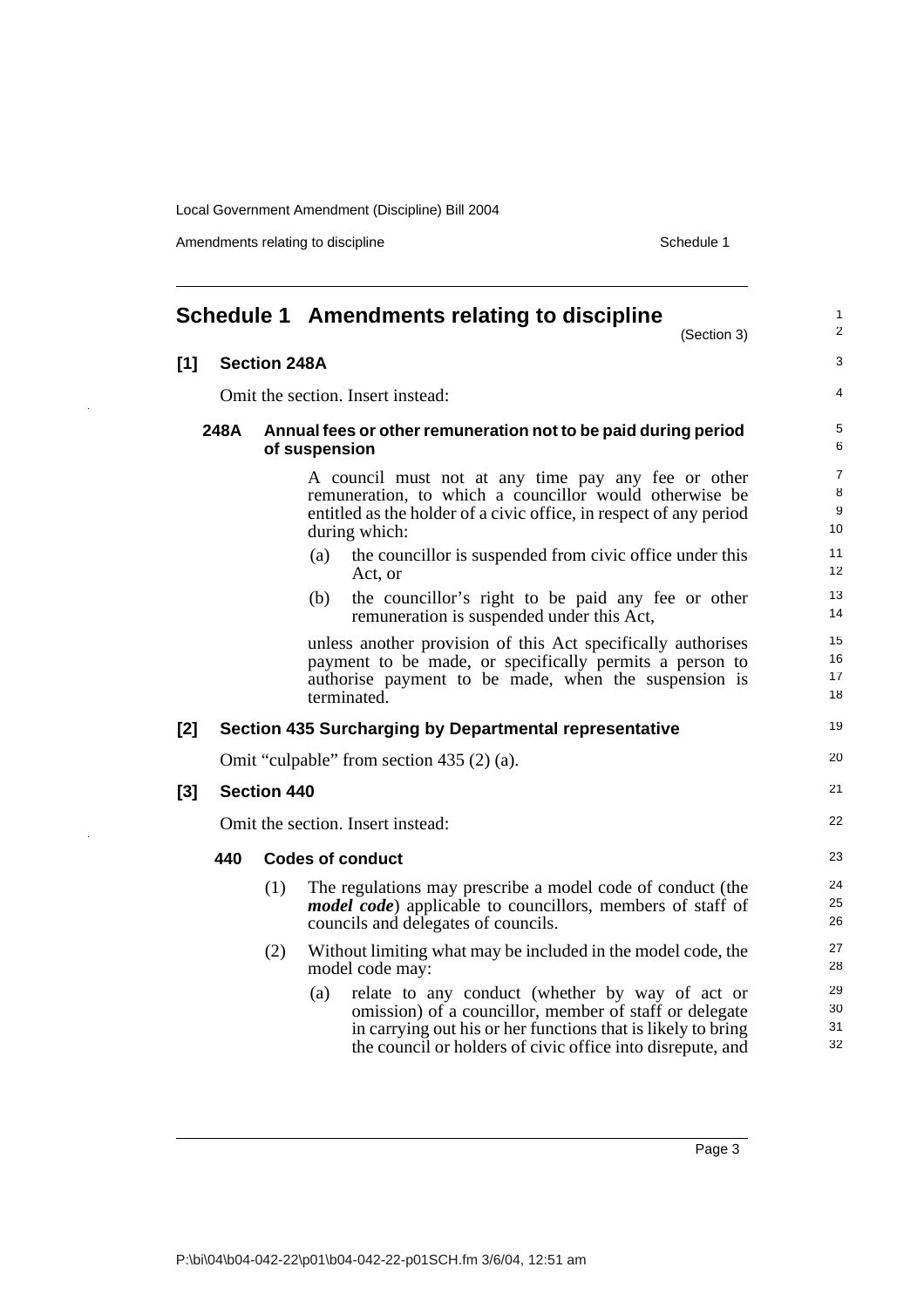(b) in particular, contain provisions for or with respect to conduct specified in Schedule 6A.

- (3) A council must adopt a code of conduct (the *adopted code*) that incorporates the provisions of the model code. The adopted code may include provisions that supplement the model code.
- (4) A council's adopted code has no effect to the extent that it is inconsistent with the model code as in force for the time being.
- (5) Councillors, members of staff and delegates of a council must comply with the applicable provisions of:
	- (a) the council's adopted code, except to the extent of any inconsistency with the model code as in force for the time being, and
	- (b) the model code as in force for the time being, to the extent that:
		- (i) the council has not adopted a code of conduct, or
		- (ii) the adopted code is inconsistent with the model code, or
		- (iii) the model code contains provisions or requirements not included in the adopted code.
- (6) A provision of a council's adopted code is not inconsistent with the model code merely because the provision makes a requirement of the model code more onerous for persons required to observe the requirement.
- (7) A council must, within 12 months after each ordinary election, review its adopted code and make such adjustments as it considers appropriate and as are consistent with this section.
- (8) Nothing in this section or such a code gives rise to, or can be taken into account in, any civil cause of action, but nothing in this section affects rights or liabilities arising apart from this section.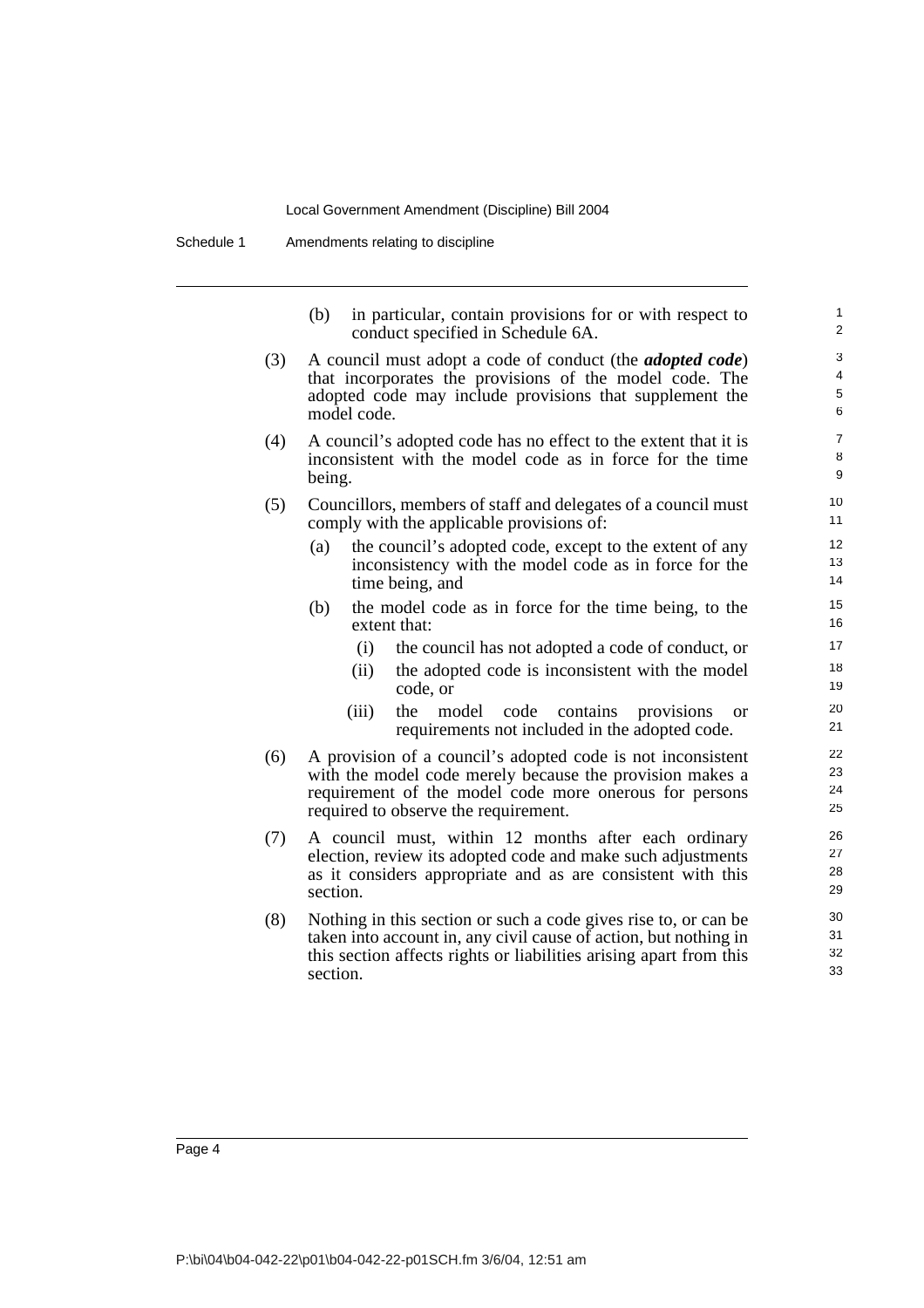Amendments relating to discipline and the set of the Schedule 1 Schedule 1

| [4] |                            |                   | <b>Chapter 14, Part 1, Division 3</b>                                                                                                                                                                                                          | 1                    |  |  |  |
|-----|----------------------------|-------------------|------------------------------------------------------------------------------------------------------------------------------------------------------------------------------------------------------------------------------------------------|----------------------|--|--|--|
|     | Insert after section 440E: |                   |                                                                                                                                                                                                                                                |                      |  |  |  |
|     |                            | <b>Division 3</b> | <b>Misbehaviour</b>                                                                                                                                                                                                                            | 3                    |  |  |  |
|     | 440F                       |                   | <b>Definitions</b>                                                                                                                                                                                                                             | 4                    |  |  |  |
|     |                            | (1)               | In this Division:                                                                                                                                                                                                                              | 5                    |  |  |  |
|     |                            |                   | <i>misbehaviour</i> of a councillor means any of the following:                                                                                                                                                                                | 6                    |  |  |  |
|     |                            |                   | a contravention by the councillor of this Act or the<br>(a)<br>regulations,                                                                                                                                                                    | 7<br>8               |  |  |  |
|     |                            |                   | a failure by the councillor to comply with an applicable<br>(b)<br>requirement of a code of conduct as required under<br>section 440 $(5)$ ,                                                                                                   | 9<br>10<br>11        |  |  |  |
|     |                            |                   | an act of disorder committed by the councillor at a<br>(c)<br>meeting of the council or a committee of the council,                                                                                                                            | 12<br>13             |  |  |  |
|     |                            |                   | but does not include a contravention of the disclosure<br>requirements of Part 2.                                                                                                                                                              | 14<br>15             |  |  |  |
|     |                            |                   | Note. A contravention of the disclosure requirements of Part 2 is dealt<br>with under other provisions of this Chapter.                                                                                                                        | 16<br>17             |  |  |  |
|     |                            | (2)               | A reference in this Division to <i>misbehaviour</i> or an <i>incident of</i><br><i>misbehaviour</i> includes a reference to misbehaviour that<br>consists of an omission or failure to do something.                                           | 18<br>19<br>20       |  |  |  |
|     | 440G                       |                   | Formal censure of councillor for misbehaviour                                                                                                                                                                                                  | 21                   |  |  |  |
|     |                            | (1)               | A council may by resolution at a meeting formally censure a<br>councillor for misbehaviour.                                                                                                                                                    | 22<br>23             |  |  |  |
|     |                            | (2)               | A formal censure resolution may not be passed except by a<br>motion to that effect of which notice has been duly given in<br>accordance with regulations made under section 360 and, if<br>applicable, the council's code of meeting practice. | 24<br>25<br>26<br>27 |  |  |  |
|     |                            | (3)               | A council may pass a formal censure resolution only if it is<br>satisfied that the councillor has misbehaved on one or more<br>occasions.                                                                                                      | 28<br>29<br>30       |  |  |  |
|     |                            | (4)               | The council must specify in the formal censure resolution the<br>grounds on which it is satisfied that the councillor should be<br>censured.                                                                                                   | 31<br>32<br>33       |  |  |  |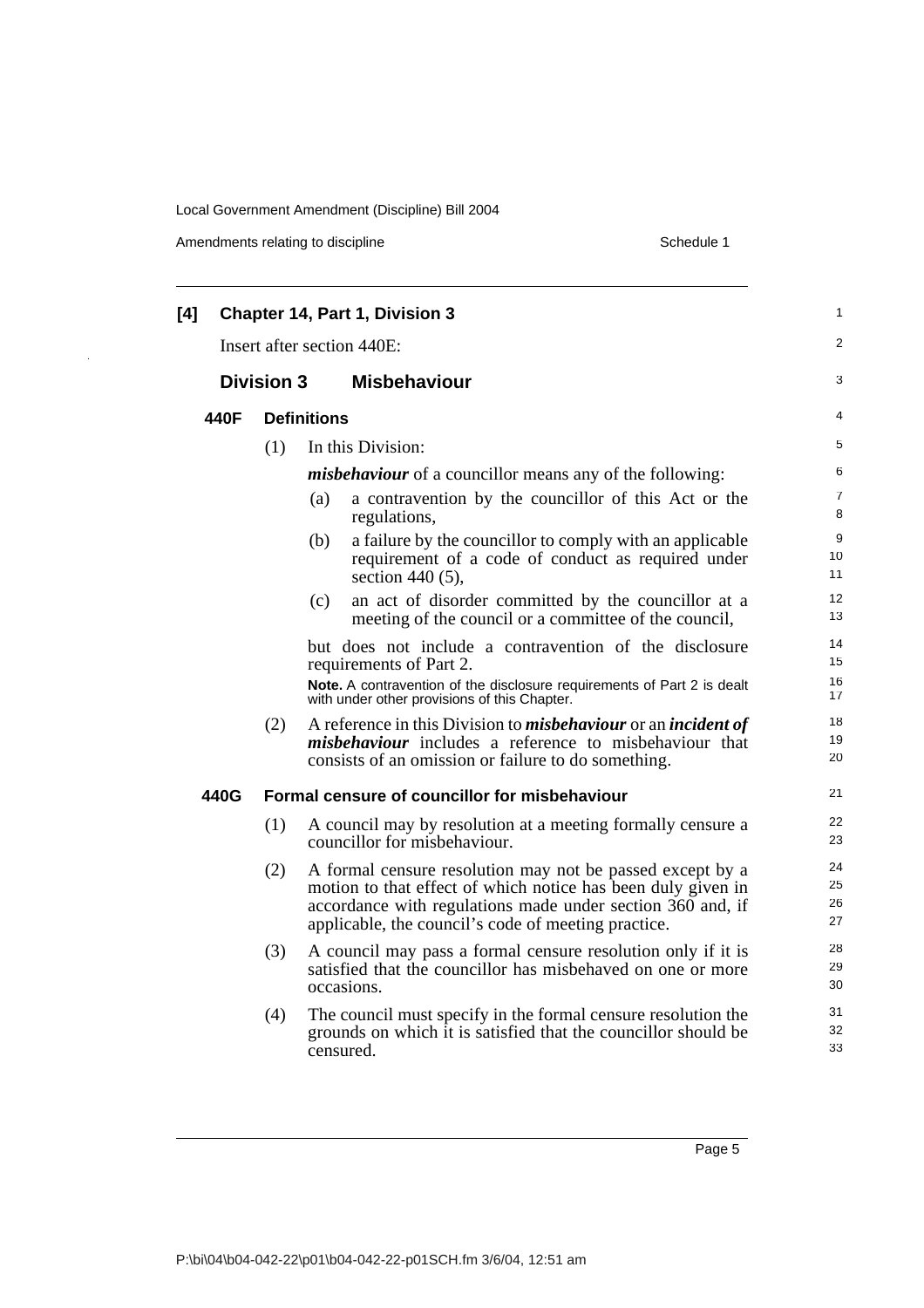Schedule 1 Amendments relating to discipline

(5) A motion for a formal censure resolution may, without limitation, be moved on the report of a committee of the council and any such report must be recorded in the minutes of the meeting of the council.

#### **440H How is the process for suspension of a councillor for misbehaviour initiated?**

- (1) The process for the suspension of a councillor from civic office is initiated by:
	- (a) a request made by the council by resolution communicated to the Director-General, in which the council states its belief that grounds may exist that warrant the councillor's suspension, or
	- (b) a request made by the Director-General to the council for a report from the council in relation to the councillor's alleged misbehaviour, or
	- (c) a report made by the Independent Commission Against Corruption or the Ombudsman, in which the Commission or the Ombudsman states that the Commission or Ombudsman is satisfied that grounds exist that warrant the councillor's suspension.
- (2) The council must make a report to the Director-General requested under subsection (1) (b) before the date specified in the Director-General's request or any later date allowed by the Director-General.
- (3) This section authorises such requests and reports to be made, and a reference in this section to a report made by the Independent Commission Against Corruption or the Ombudsman is a reference to a report made to the Director-General under the authority of this subsection or under any other provisions of this or any other Act.
- (4) Nothing in this section affects any function under any other provisions of this or any other Act that authorises the making of a report or recommendation concerning suspension of a councillor from civic office.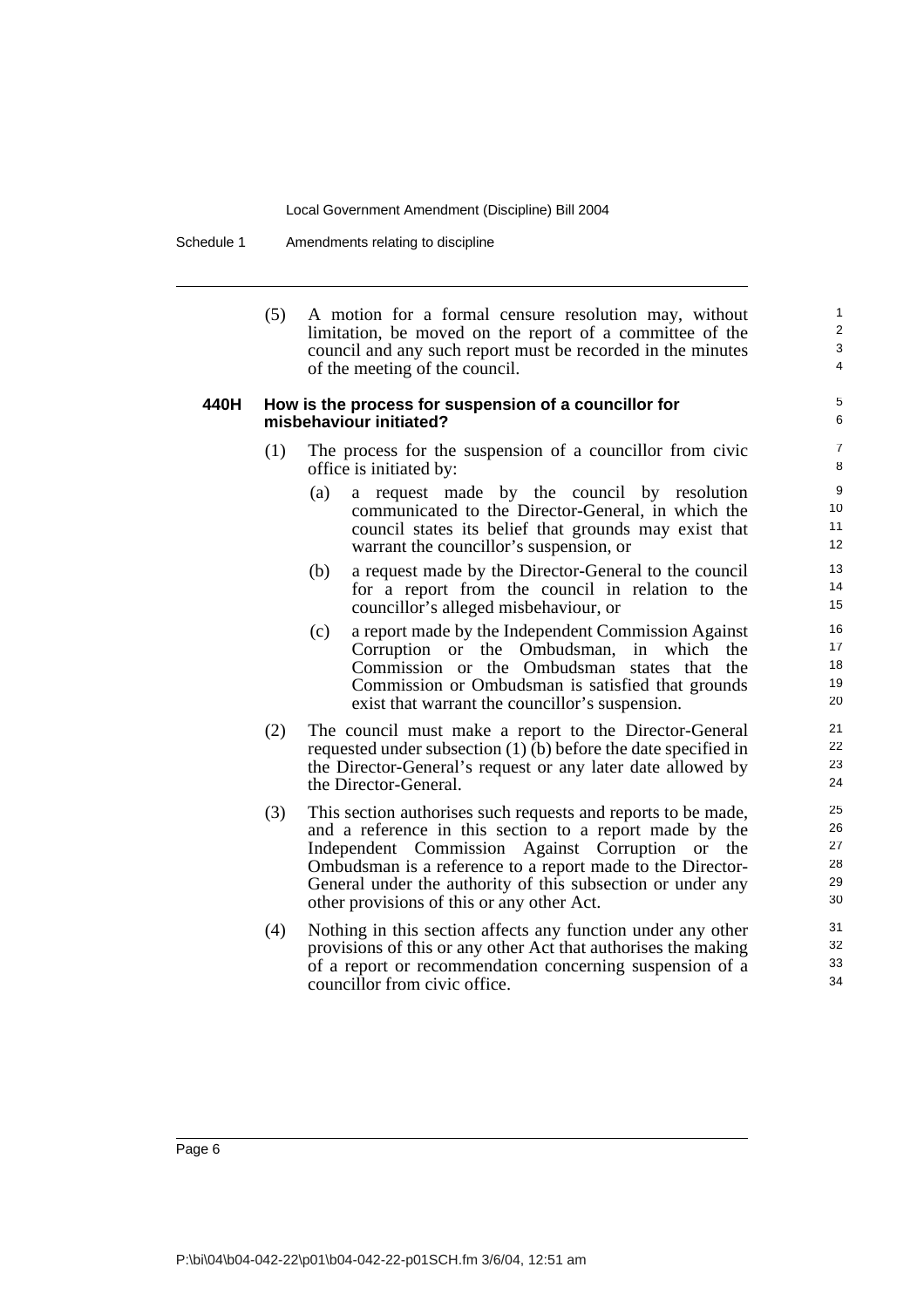Amendments relating to discipline and the set of the Schedule 1 Schedule 1

| 4401 | What are the grounds on which a councillor may be<br>suspended? |                                                                                                                                                                                                                              |                      |  |  |  |  |
|------|-----------------------------------------------------------------|------------------------------------------------------------------------------------------------------------------------------------------------------------------------------------------------------------------------------|----------------------|--|--|--|--|
|      | (1)                                                             | The grounds on which a councillor may be suspended from<br>civic office under this Division are that:                                                                                                                        | 3<br>4               |  |  |  |  |
|      |                                                                 | the councillor's behaviour has:<br>(a)                                                                                                                                                                                       | 5                    |  |  |  |  |
|      |                                                                 | been disruptive over a period, and<br>(i)                                                                                                                                                                                    | 6                    |  |  |  |  |
|      |                                                                 | involved more than one incident of misbehaviour<br>(ii)<br>during that period,                                                                                                                                               | 7<br>8               |  |  |  |  |
|      |                                                                 | and the pattern of behaviour during that period is of                                                                                                                                                                        | 9                    |  |  |  |  |
|      |                                                                 | such a sufficiently serious nature as to warrant the<br>councillor's suspension, or                                                                                                                                          | 10<br>11             |  |  |  |  |
|      |                                                                 | the councillor's behaviour has involved one incident of<br>(b)                                                                                                                                                               | 12                   |  |  |  |  |
|      |                                                                 | misbehaviour that is of such a sufficiently serious<br>nature as to warrant the councillor's suspension.                                                                                                                     | 13<br>14             |  |  |  |  |
|      | (2)                                                             | The process for the suspension of a councillor from civic                                                                                                                                                                    | 15                   |  |  |  |  |
|      |                                                                 | office cannot be initiated by a request made by the council<br>unless:                                                                                                                                                       | 16<br>17             |  |  |  |  |
|      |                                                                 | where subsection $(1)$ (a) applies—the councillor has:<br>(a)                                                                                                                                                                | 18                   |  |  |  |  |
|      |                                                                 | on two or more occasions been formally censured<br>(i)<br>for incidents of misbehaviour that occurred<br>during the period concerned, or                                                                                     | 19<br>20<br>21       |  |  |  |  |
|      |                                                                 | on at least one occasion been expelled from a<br>(ii)<br>meeting of the council or a committee of the<br>council for an incident of misbehaviour during<br>the period concerned, or                                          | 22<br>23<br>24<br>25 |  |  |  |  |
|      |                                                                 | where subsection $(1)$ (b) applies—the councillor has:<br>(b)                                                                                                                                                                | 26                   |  |  |  |  |
|      |                                                                 | been formally censured for the incident of<br>(i)<br>misbehaviour concerned, or                                                                                                                                              | 27<br>28             |  |  |  |  |
|      |                                                                 | been expelled from a meeting of the council or a<br>(ii)<br>committee of the council for the incident of<br>misbehaviour concerned.                                                                                          | 29<br>30<br>31       |  |  |  |  |
|      | (3)                                                             | Subsection (2) does not affect the Director-General's power<br>to initiate the process for the suspension of a councillor from<br>civic office.                                                                              | 32<br>33<br>34       |  |  |  |  |
|      | (4)                                                             | Furthermore, subsection (2) does not prevent the Director-<br>General from initiating the process for the suspension of a<br>councillor from civic office as a result of a request or report<br>referred to in section 440H. | 35<br>36<br>37<br>38 |  |  |  |  |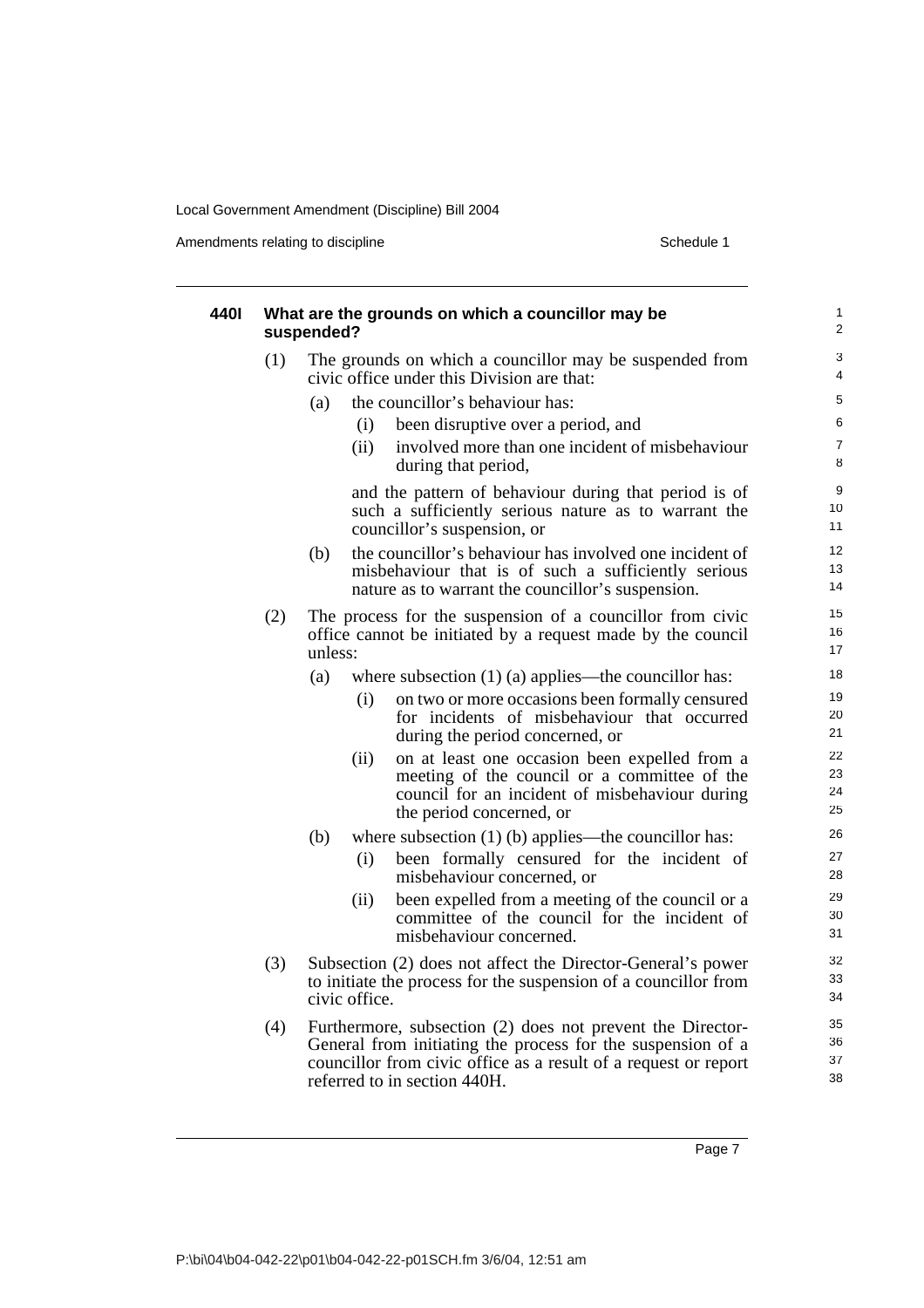| 440J |     | How are requests and reports dealt with?                                                                                                                                                                                                                                                                                                                                    | 1                                 |  |  |  |  |
|------|-----|-----------------------------------------------------------------------------------------------------------------------------------------------------------------------------------------------------------------------------------------------------------------------------------------------------------------------------------------------------------------------------|-----------------------------------|--|--|--|--|
|      | (1) | The Director-General may arrange for a departmental report<br>to be prepared into the matters raised by or connected with a<br>request or report referred to in section 440H.                                                                                                                                                                                               | $\overline{\mathbf{c}}$<br>3<br>4 |  |  |  |  |
|      | (2) | The Director-General may authorise a member of the staff of<br>the Department to conduct an investigation into any or all of<br>those matters to assist in the preparation of the departmental<br>report.                                                                                                                                                                   | 5<br>6<br>$\overline{7}$<br>8     |  |  |  |  |
|      | (3) | The preparation of a departmental report is a prerequisite to a<br>decision by the Director-General to suspend the councillor<br>from office, but is not necessary if the Independent<br>Commission Against Corruption or the Ombudsman states in<br>a report that the Commission or Ombudsman is satisfied that<br>grounds exist that warrant the councillor's suspension. | 9<br>10<br>11<br>12<br>13<br>14   |  |  |  |  |
|      | (4) | In this Division, <i>departmental report</i> means a report prepared<br>by a person authorised by the Director-General to do so.                                                                                                                                                                                                                                            | 15<br>16                          |  |  |  |  |
| 440K |     | <b>Suspension by Director-General for misbehaviour</b>                                                                                                                                                                                                                                                                                                                      | 17                                |  |  |  |  |
|      | (1) | The Director-General may by order in writing suspend a<br>councillor from civic office for a period not exceeding one<br>month:                                                                                                                                                                                                                                             |                                   |  |  |  |  |
|      |     | if the Director-General has considered a departmental<br>(a)<br>report into the matters concerned and is satisfied that<br>grounds exist that warrant the councillor's suspension,<br>$\alpha$                                                                                                                                                                              | 21<br>22<br>23<br>24              |  |  |  |  |
|      |     | (b)<br>if the Independent Commission Against Corruption or<br>the Ombudsman states in a report that the Commission<br>or Ombudsman is satisfied that grounds exist that<br>warrant the councillor's suspension.                                                                                                                                                             | 25<br>26<br>27<br>28              |  |  |  |  |
|      | (2) | A copy of the order must be served on the council or.                                                                                                                                                                                                                                                                                                                       | 29                                |  |  |  |  |
|      | (3) | A councillor, while suspended from civic office under this<br>section:                                                                                                                                                                                                                                                                                                      | 30<br>31                          |  |  |  |  |
|      |     | is not entitled to exercise any of the functions of the<br>(a)<br>civic office, and                                                                                                                                                                                                                                                                                         | 32<br>33                          |  |  |  |  |
|      |     | is not entitled to any fee or other remuneration to which<br>(b)<br>he or she would otherwise be entitled as the holder of<br>the civic office.                                                                                                                                                                                                                             | 34<br>35<br>36                    |  |  |  |  |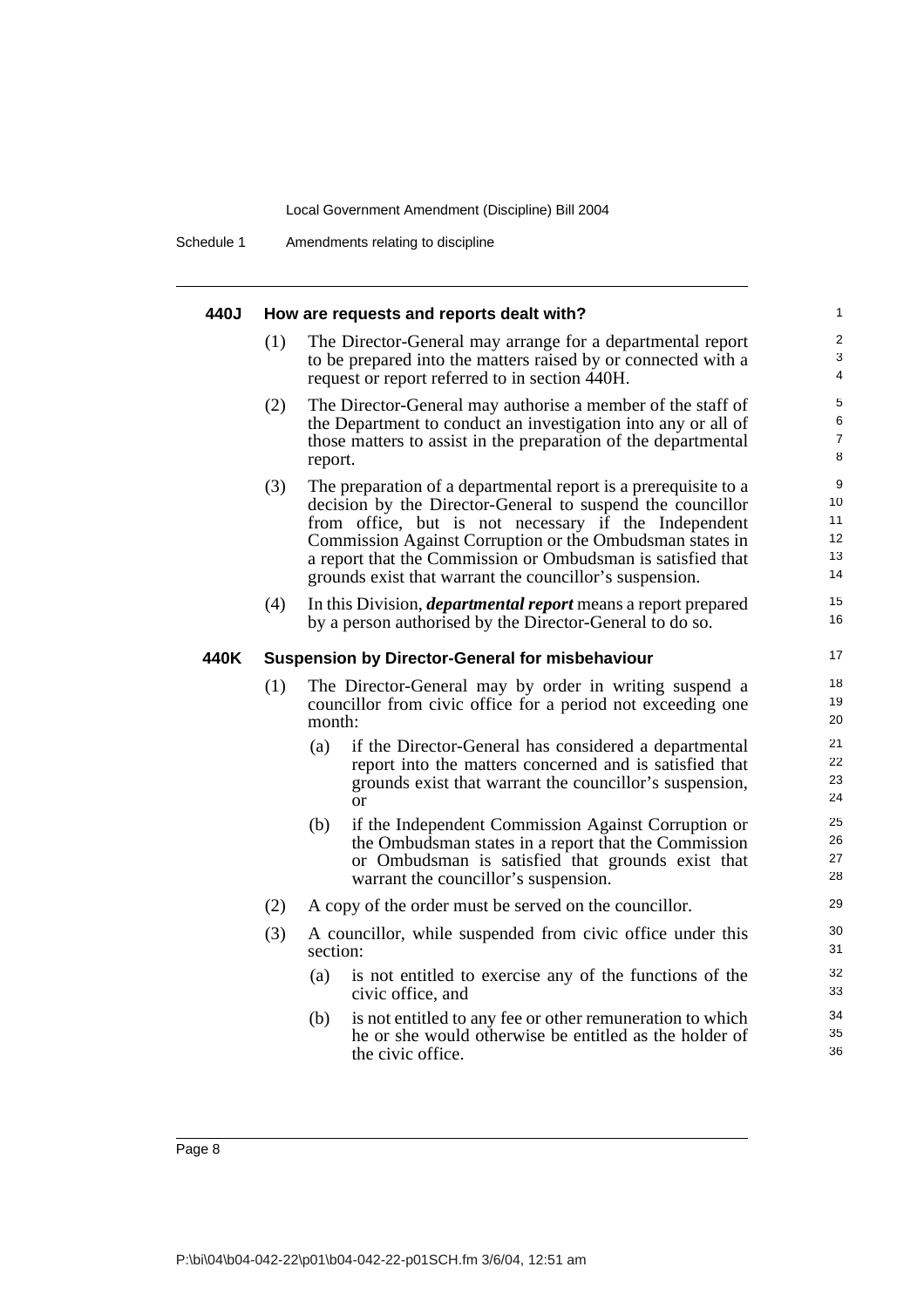Amendments relating to discipline and the set of the Schedule 1 Schedule 1

| 440L |     | When does an order of suspension take effect?                                                                                                                                                                                                                               | 1                                               |
|------|-----|-----------------------------------------------------------------------------------------------------------------------------------------------------------------------------------------------------------------------------------------------------------------------------|-------------------------------------------------|
|      |     | The period of suspension under an order made by the<br>Director-General commences on the date 7 days after the<br>service of the order on the councillor or the date specified in<br>the order for the commencement of the period of suspension,<br>whichever is the later. | $\overline{2}$<br>3<br>$\overline{4}$<br>5<br>6 |
| 440M |     | <b>Appeals against suspension</b>                                                                                                                                                                                                                                           | 7                                               |
|      | (1) | A councillor against whom an order of suspension is made by<br>the Director-General may appeal against the order to the<br>Pecuniary Interest and Disciplinary Tribunal.                                                                                                    | 8<br>9<br>10                                    |
|      | (2) | Such an appeal may not be made more than 28 days after the<br>date the order was served on the councillor.                                                                                                                                                                  | 11<br>12                                        |
|      | (3) | The Tribunal may stay the order of suspension until such time<br>as the Tribunal determines the appeal.                                                                                                                                                                     | 13<br>14                                        |
|      | (4) | The Tribunal may:                                                                                                                                                                                                                                                           | 15                                              |
|      |     | confirm the order, or<br>(a)                                                                                                                                                                                                                                                | 16                                              |
|      |     | (b)<br>quash the order, or                                                                                                                                                                                                                                                  | 17                                              |
|      |     | amend the order consistently with the powers of the<br>(c)<br>Director-General.                                                                                                                                                                                             | 18<br>19                                        |
|      | (5) | If the order is quashed, any fee or other remuneration<br>withheld is payable to the councillor.                                                                                                                                                                            | 20<br>21                                        |
|      | (6) | If the order is amended, the order as amended has effect as if<br>it had been made in that form by the Director-General.                                                                                                                                                    | 22<br>23                                        |
|      | (7) | The regulations may make provision for or with respect to the<br>making, hearing and determination of appeals under this<br>section.                                                                                                                                        | 24<br>25<br>26                                  |
| 440N |     | Referral of matters to Pecuniary Interest and Disciplinary<br><b>Tribunal</b>                                                                                                                                                                                               | 27<br>28                                        |
|      | (1) | The Director-General may refer a matter that is the subject of<br>a request or report referred to in section 440H for<br>consideration by the Pecuniary Interest and Disciplinary<br>Tribunal instead of suspending the councillor concerned<br>under this Division.        | 29<br>30<br>31<br>32<br>33                      |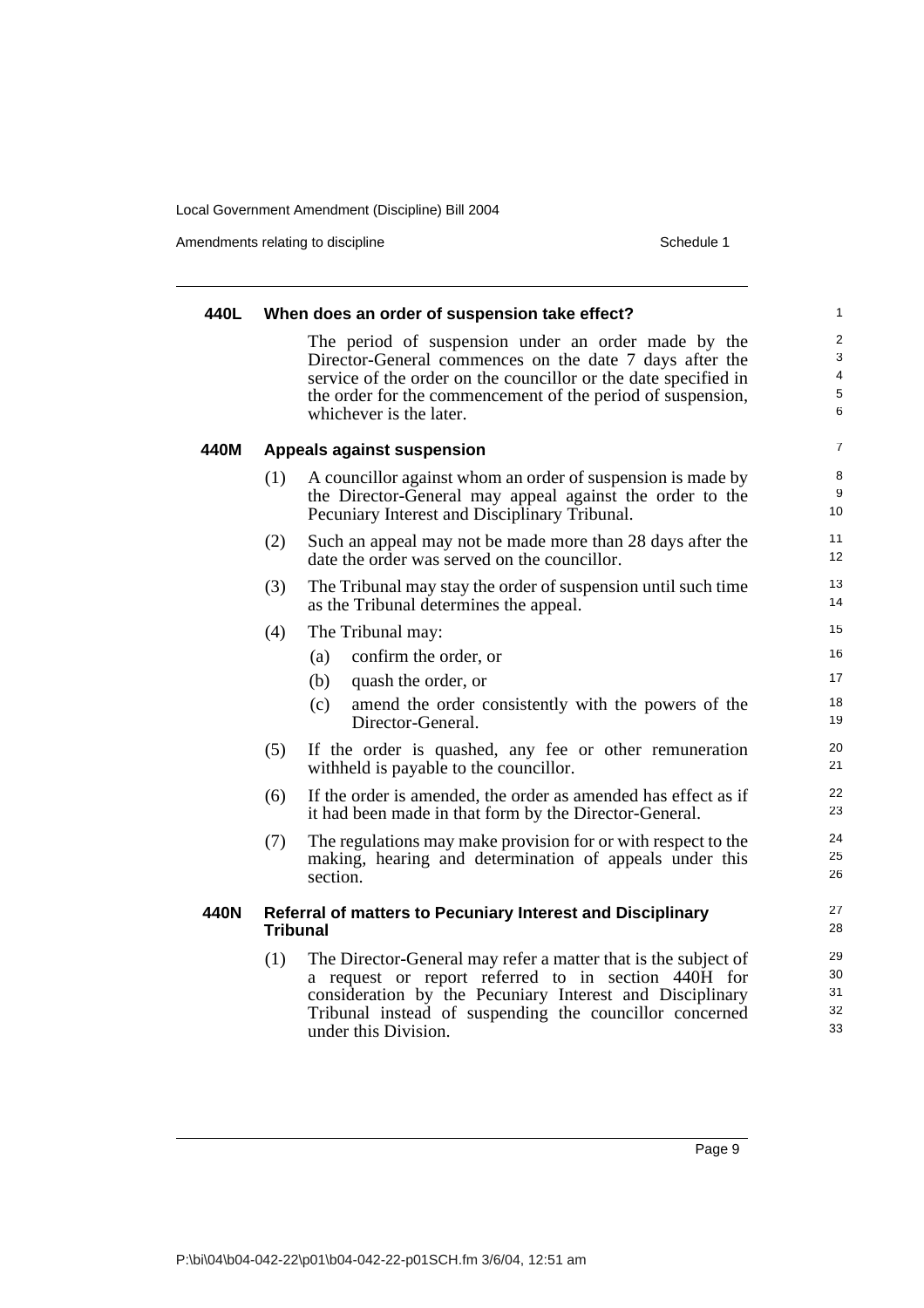Schedule 1 Amendments relating to discipline

(2) However, a matter that is the subject of a request by a council may not be referred to the Tribunal unless the councillor concerned has previously been suspended under this Chapter for misbehaviour.

- (3) The preparation and consideration of a departmental report is not a prerequisite to a decision by the Director-General to refer a matter to the Tribunal, but the Director-General may take into consideration a departmental report into the matter if one is prepared.
- (4) A matter is referred to the Tribunal under this section by means of a report presented to the Tribunal by the Director-General. A report may contain or be accompanied by such material and observations as the Director-General thinks fit.
- (5) The regulations may make provision for or with respect to the reference of matters to the Tribunal under this section.

#### **440O Are there alternatives to suspension or referral to Pecuniary Interest and Disciplinary Tribunal?**

- (1) The Director-General may, after considering a request or report made under section 440H and any relevant departmental report prepared under section 440J, decide to take no further action on the request or report, whether or not a departmental investigation or departmental report has been authorised, started or completed, if satisfied that no further action is warranted.
- (2) The Director-General may, instead of suspending a councillor from civic office under this Division or referring the matter to the Pecuniary Interest and Disciplinary Tribunal, refer the matter to the council with recommendations as to how the council might resolve the matter, by alternative dispute resolution or otherwise.

#### **440P Expenses to be borne by council**

(1) The Director-General may recover the reasonable expenses incurred by or in respect of the Department in considering and dealing with a request made by a council under section 440H from the council, including the expenses of any departmental investigation and departmental report into the matters raised by or connected with the request.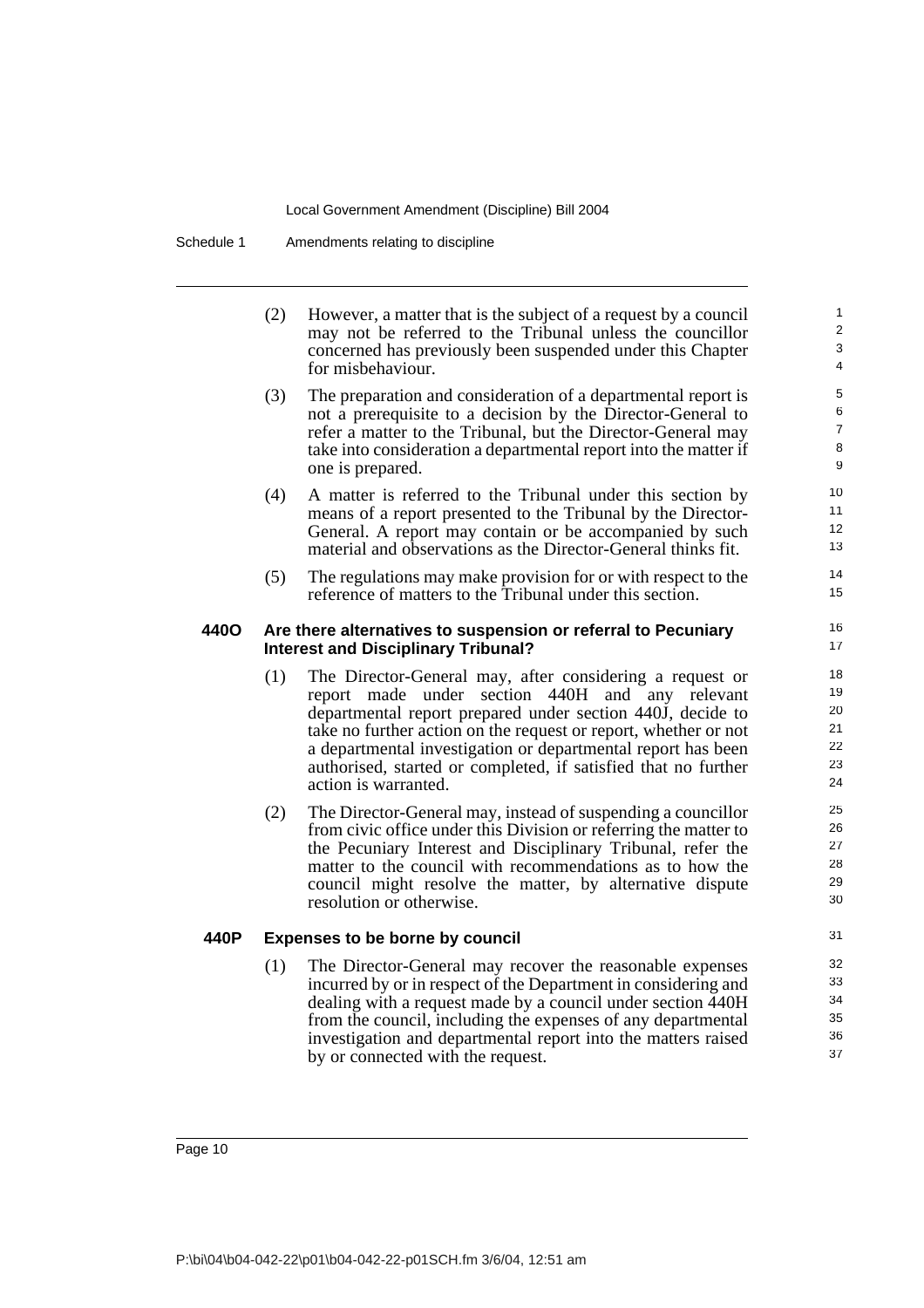Amendments relating to discipline and the set of the Schedule 1 Schedule 1

| (2)              | The Director-General may make a determination of the<br>amount of the expenses referred to in subsection (1) and serve<br>a notice on the council requiring the amount so determined be<br>paid in recovery of the Department's expenses. | 1<br>$\overline{\mathbf{c}}$<br>3<br>4 |
|------------------|-------------------------------------------------------------------------------------------------------------------------------------------------------------------------------------------------------------------------------------------|----------------------------------------|
| (3)              | An amount equal to the expenses as so determined is payable.<br>to the Department as a debt by the council concerned, except<br>as determined by the Director-General.                                                                    | 5<br>6<br>7                            |
| (4)              | The council may apply to the Administrative Decisions<br>Tribunal for a review of whether any part of the expenses so<br>determined are not reasonable expenses.                                                                          | 8<br>9<br>10                           |
| (5)              | The Director-General must give effect to any decision of the<br>Tribunal on a review of the determination of the amount of the<br>expenses.                                                                                               | 11<br>12<br>13                         |
| (6)              | A reference in this section to expenses incurred includes a<br>reference to remuneration paid to departmental staff.                                                                                                                      | 14<br>15                               |
| 440Q             | <b>Reasons to be given</b>                                                                                                                                                                                                                | 16                                     |
| (1)              | The Director-General is required to prepare a written<br>statement of reasons for:                                                                                                                                                        | 17<br>18                               |
|                  | (a)<br>imposing or deciding not to impose a period of<br>suspension, or                                                                                                                                                                   | 19<br>20                               |
|                  | referring a matter to the Pecuniary Interest and<br>(b)<br>Disciplinary Tribunal.                                                                                                                                                         | 21<br>22                               |
| (2)              | The statement of reasons is to be provided to the council and<br>councillor concerned.                                                                                                                                                    | 23<br>24                               |
| [5]              | Chapter 14, Part 3, Division 2, heading                                                                                                                                                                                                   | 25                                     |
| Omit "Tribunal". |                                                                                                                                                                                                                                           | 26                                     |
| matters".        | Insert instead "and Disciplinary Tribunal—pecuniary interest                                                                                                                                                                              | 27<br>28                               |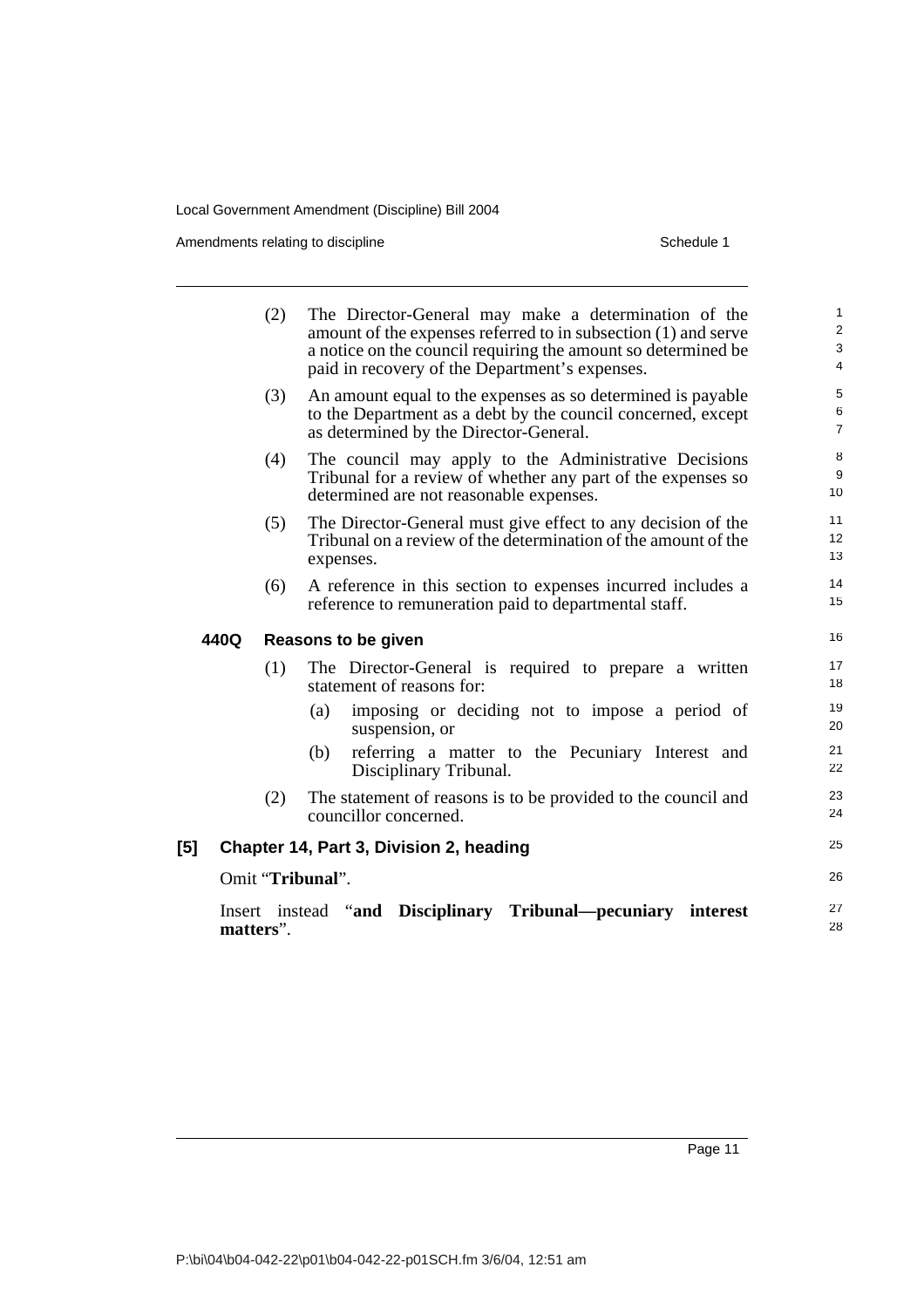Schedule 1 Amendments relating to discipline

| [6] |      |                                                                                                                                                    | <b>Chapter 14, Part 3, Division 3</b>                                                                                                                                                                                                                                                                                                                                                                                                                                                                                                                            | 1                                                        |
|-----|------|----------------------------------------------------------------------------------------------------------------------------------------------------|------------------------------------------------------------------------------------------------------------------------------------------------------------------------------------------------------------------------------------------------------------------------------------------------------------------------------------------------------------------------------------------------------------------------------------------------------------------------------------------------------------------------------------------------------------------|----------------------------------------------------------|
|     |      |                                                                                                                                                    | Insert after section 470:                                                                                                                                                                                                                                                                                                                                                                                                                                                                                                                                        | 2                                                        |
|     |      | <b>Division 3</b>                                                                                                                                  | <b>Proceedings before the Pecuniary Interest</b><br>and Disciplinary Tribunal-misbehaviour<br>matters                                                                                                                                                                                                                                                                                                                                                                                                                                                            | 3<br>$\overline{4}$<br>5                                 |
|     | 470A | Pecuniary Interest and Disciplinary Tribunal to decide whether<br>or not to conduct proceedings into a referred matter relating to<br>misbehaviour |                                                                                                                                                                                                                                                                                                                                                                                                                                                                                                                                                                  |                                                          |
|     |      | (1)                                                                                                                                                | After considering a report presented to it under section 440N<br>in relation to a referred matter, the Pecuniary Interest and<br>Disciplinary Tribunal may decide to conduct proceedings into<br>the matter.                                                                                                                                                                                                                                                                                                                                                     | 9<br>10<br>11<br>12                                      |
|     |      | (2)                                                                                                                                                | If the Pecuniary Interest and Disciplinary Tribunal decides<br>not to conduct proceedings into a referred matter, it must<br>provide a written statement of its decision, and the reasons for<br>its decision:                                                                                                                                                                                                                                                                                                                                                   | 13<br>14<br>15<br>16                                     |
|     |      |                                                                                                                                                    | to the councillor to whom the report relates, and<br>(a)<br>to the council concerned, and<br>(b)<br>to the Director-General.<br>(c)                                                                                                                                                                                                                                                                                                                                                                                                                              | 17<br>18<br>19                                           |
|     |      | (3)                                                                                                                                                | To avoid doubt, a decision by the Pecuniary Interest and<br>Disciplinary Tribunal not to conduct proceedings into a<br>referred matter is not a decision to which section 484 or 485<br>applies.                                                                                                                                                                                                                                                                                                                                                                 | 20<br>21<br>22<br>23                                     |
|     | 470B |                                                                                                                                                    | <b>Circumstances in which Pecuniary Interest and Disciplinary</b><br>Tribunal may dispense with hearing                                                                                                                                                                                                                                                                                                                                                                                                                                                          | 24<br>25                                                 |
|     |      | (1)                                                                                                                                                | After considering a report presented to it under section 440N<br>and any other document or other material lodged with or<br>provided to the Tribunal in relation to the report, the<br>Pecuniary Interest and Disciplinary Tribunal may determine<br>the proceedings without a hearing if:<br>the Director-General and the councillor to whom the<br>(a)<br>report relates have agreed that the proceedings may be<br>determined without a hearing, and<br>there are no material facts in dispute between the<br>(b)<br>Director-General and the councillor, and | 26<br>27<br>28<br>29<br>30<br>31<br>32<br>33<br>34<br>35 |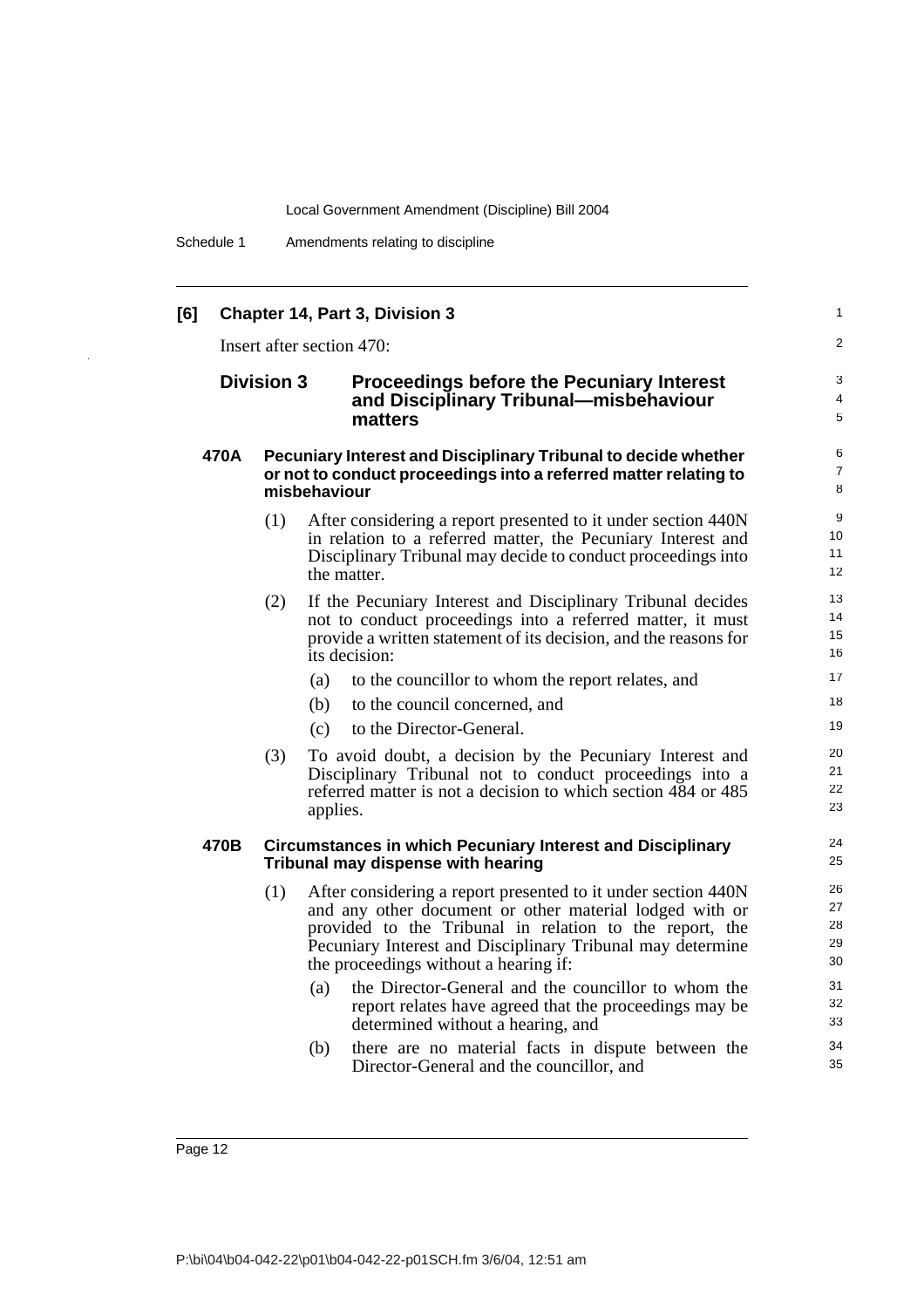Amendments relating to discipline and the state of the Schedule 1

J

 $\ddot{\phantom{a}}$ 

 $\bar{z}$ 

|       |                                                                                                                                       | (c) |                              |                             |  | in the opinion of the Tribunal, public interest<br>considerations do not require a hearing. |    | $\mathbf{1}$<br>2 |
|-------|---------------------------------------------------------------------------------------------------------------------------------------|-----|------------------------------|-----------------------------|--|---------------------------------------------------------------------------------------------|----|-------------------|
|       | (2)                                                                                                                                   |     |                              |                             |  | To avoid doubt, a decision by the Pecuniary Interest and                                    |    | 3                 |
|       |                                                                                                                                       |     |                              |                             |  | Disciplinary Tribunal to determine proceedings in a referred                                |    | 4                 |
|       |                                                                                                                                       |     |                              |                             |  | matter without a hearing is a decision to which sections 484                                |    | 5                 |
|       |                                                                                                                                       |     | and 485 apply.               |                             |  |                                                                                             |    | 6                 |
| $[7]$ | Chapter 14, Part 3, Division 4, heading                                                                                               |     |                              |                             |  |                                                                                             |    | $\overline{7}$    |
|       | Insert before section 471:                                                                                                            |     |                              |                             |  |                                                                                             |    | 8                 |
|       | <b>Division 4</b>                                                                                                                     |     |                              |                             |  | <b>Proceedings before the Pecuniary Interest</b>                                            |    | 9                 |
|       |                                                                                                                                       |     |                              |                             |  | and Disciplinary Tribunal-general                                                           |    | 10                |
|       |                                                                                                                                       |     | provisions                   |                             |  |                                                                                             |    | 11                |
| [8]   | <b>Section 478 Additional complaints</b>                                                                                              |     |                              |                             |  |                                                                                             |    | 12                |
|       | Insert after section 478 (4):                                                                                                         |     |                              |                             |  |                                                                                             |    | 13                |
|       | (5)<br>This section does not apply to proceedings in relation to a                                                                    |     |                              |                             |  |                                                                                             | 14 |                   |
|       |                                                                                                                                       |     |                              |                             |  | matter referred to the Pecuniary Interest and Disciplinary                                  |    | 15                |
|       |                                                                                                                                       |     | Tribunal under section 440N. |                             |  |                                                                                             |    | 16                |
| [9]   | <b>Section 480 Release of information</b>                                                                                             |     |                              |                             |  |                                                                                             |    | 17                |
|       | Insert "in the case of proceedings in relation to a complaint—" before<br>"direct" in section 480 (1) (a) and (b) wherever occurring. |     |                              |                             |  |                                                                                             |    | 18<br>19          |
| [10]  | <b>Section 480 (1)</b>                                                                                                                |     |                              |                             |  |                                                                                             |    | 20                |
|       | Insert at the end of section $480(1)(b)$ :                                                                                            |     |                              |                             |  |                                                                                             |    | 21                |
|       |                                                                                                                                       |     | , or                         |                             |  |                                                                                             |    | 22                |
|       |                                                                                                                                       | (c) |                              |                             |  | in the case of proceedings in relation to a matter                                          |    | 23                |
|       |                                                                                                                                       |     |                              |                             |  | referred to the Tribunal under section 440N—direct                                          |    | 24                |
|       |                                                                                                                                       |     |                              |                             |  | that all or any of the following matters are not to be                                      |    | 25                |
|       |                                                                                                                                       |     | published:                   |                             |  |                                                                                             |    | 26                |
|       |                                                                                                                                       |     |                              |                             |  | the name and address of any witness                                                         |    | 27                |
|       |                                                                                                                                       |     | $\bullet$                    |                             |  | the name and address of the councillor to whom                                              |    | 28                |
|       |                                                                                                                                       |     |                              | the referred matter relates |  |                                                                                             |    | 29                |
|       |                                                                                                                                       |     |                              | any specified evidence      |  |                                                                                             |    | 30                |
|       |                                                                                                                                       |     | $\bullet$                    |                             |  | the subject-matter of the referred matter.                                                  |    | 31                |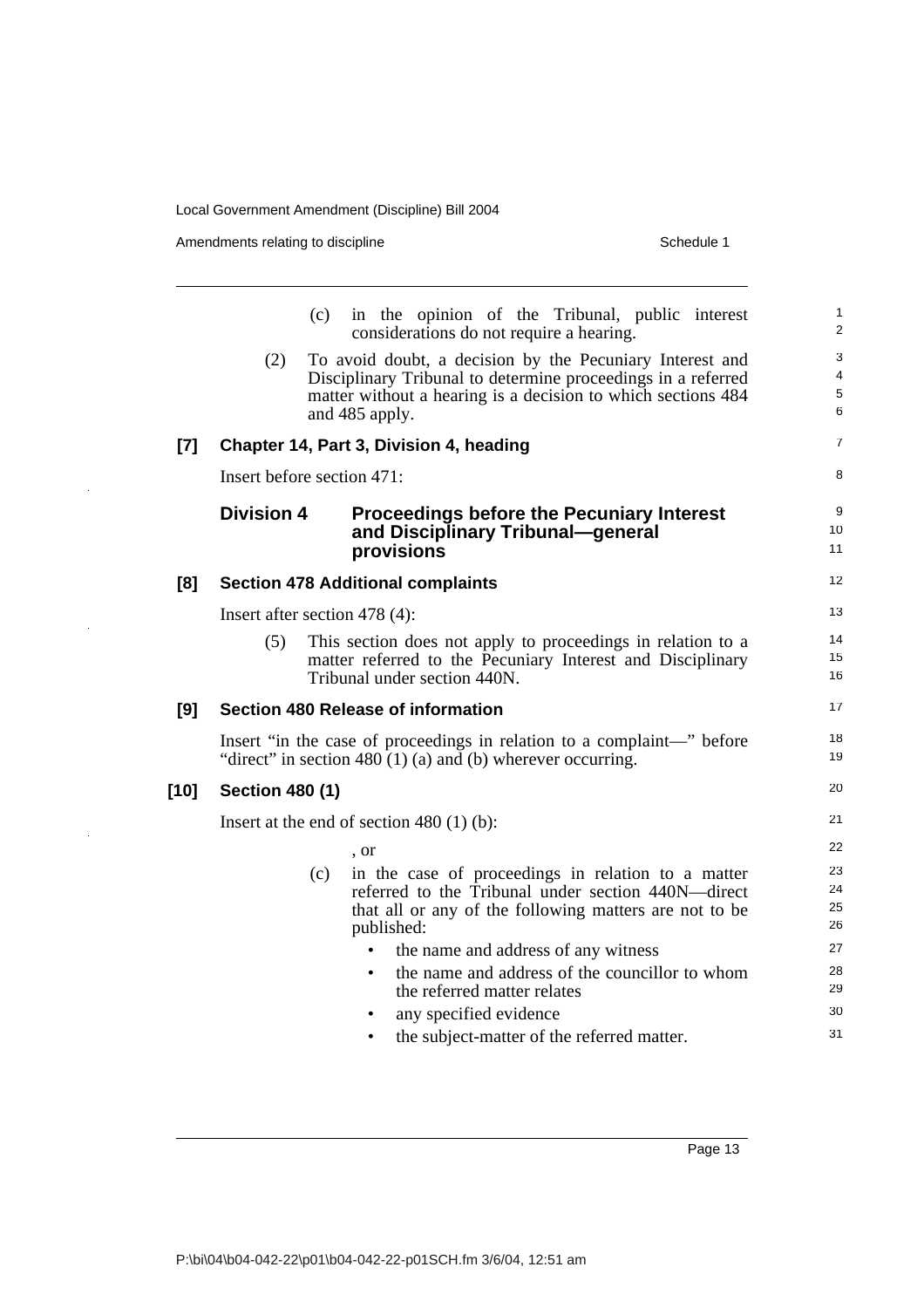| $[11]$ |      | Section 480 (3) (b) |       |                                                                                                                                                                                                                                                                                                  | 1                          |
|--------|------|---------------------|-------|--------------------------------------------------------------------------------------------------------------------------------------------------------------------------------------------------------------------------------------------------------------------------------------------------|----------------------------|
|        |      | "made,".            |       | Insert "or the councillor to whom the referred matter relates," after                                                                                                                                                                                                                            | $\overline{c}$<br>3        |
| $[12]$ |      |                     |       | Section 482 Decision of Pecuniary Interest and Disciplinary<br>Tribunal-pecuniary interest matters                                                                                                                                                                                               | 4<br>5                     |
|        |      |                     |       | Insert at the end of section 482 $(1)$ (d):                                                                                                                                                                                                                                                      | 6                          |
|        |      |                     |       | , or                                                                                                                                                                                                                                                                                             | 7                          |
|        |      |                     | (e)   | suspend the council or's right to be paid any fee or other<br>remuneration, to which the councillor would otherwise<br>be entitled as the holder of the civic office, in respect of<br>a period not exceeding 6 months (without suspending<br>the councillor from civic office for that period). | 8<br>9<br>10<br>11<br>12   |
| $[13]$ |      | <b>Section 482A</b> |       |                                                                                                                                                                                                                                                                                                  | 13                         |
|        |      |                     |       | Insert after section 482:                                                                                                                                                                                                                                                                        | 14                         |
|        | 482A |                     |       | Decision of Pecuniary Interest and Disciplinary Tribunal-<br>misbehaviour matters                                                                                                                                                                                                                | 15<br>16                   |
|        |      | (1)                 | 440N. | This section applies where a matter has been referred to the<br>Pecuniary Interest and Disciplinary Tribunal under section                                                                                                                                                                       | 17<br>18<br>19             |
|        |      | (2)                 |       | The Tribunal may, if it finds that the behaviour concerned<br>warrants action under this section:                                                                                                                                                                                                | 20<br>21                   |
|        |      |                     | (a)   | counsel the councillor, or                                                                                                                                                                                                                                                                       | 22                         |
|        |      |                     | (b)   | reprimand the councillor, or                                                                                                                                                                                                                                                                     | 23                         |
|        |      |                     | (c)   | suspend the councillor from civic office for a period not<br>exceeding 6 months, or                                                                                                                                                                                                              | 24<br>25                   |
|        |      |                     | (d)   | suspend the council or's right to be paid any fee or other<br>remuneration, to which the councillor would otherwise<br>be entitled as the holder of the civic office, in respect of<br>a period not exceeding 6 months (without suspending<br>the councillor from civic office for that period). | 26<br>27<br>28<br>29<br>30 |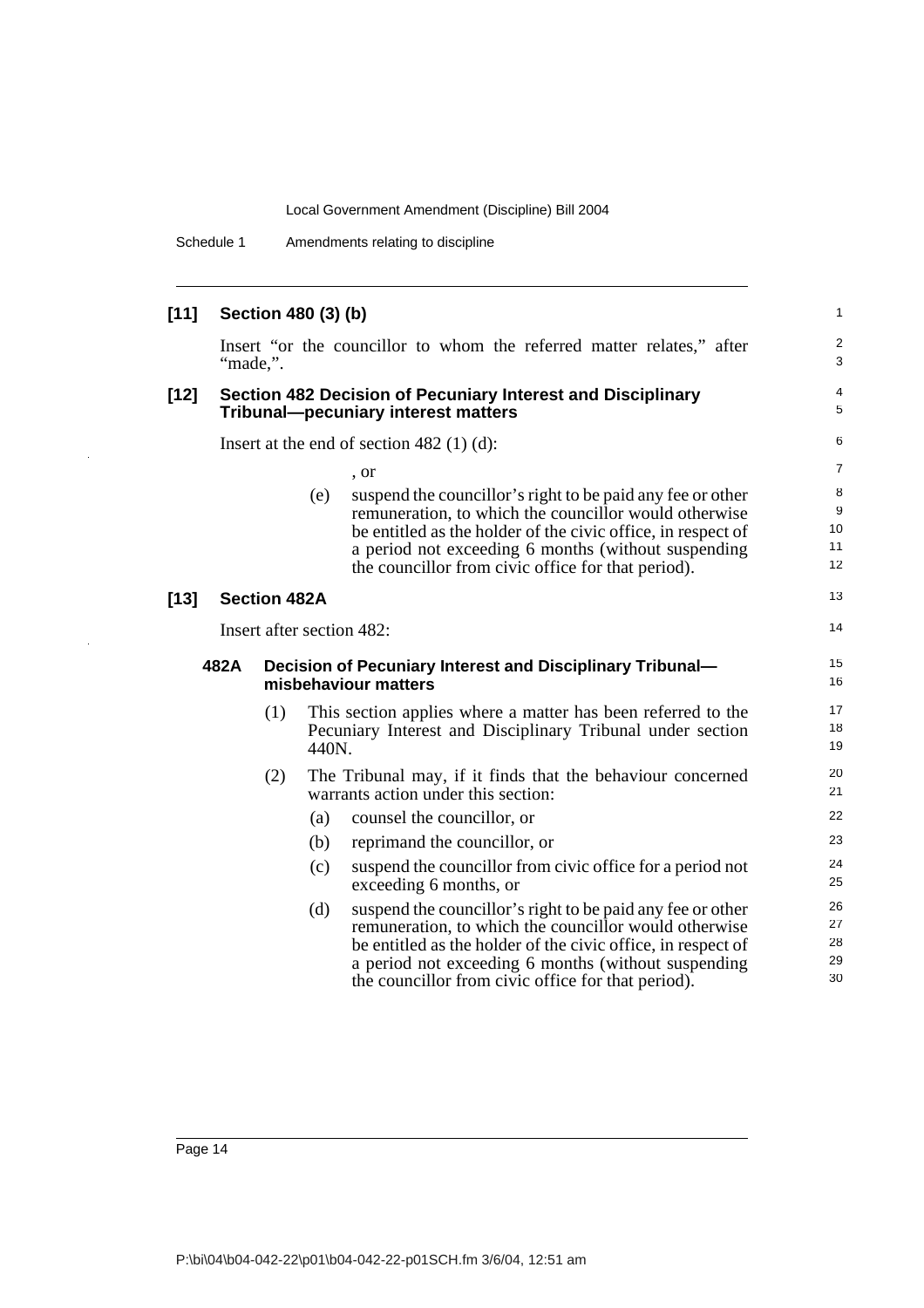Amendments relating to discipline Schedule 1

#### **[14] Section 484 Pecuniary Interest and Disciplinary Tribunal to provide details of its decisions** Insert "(or to the relevant council in the case of a matter that has been referred to the Tribunal under section 440N)" after "complaint" in section 484 (1). **[15] Section 485 Appeals to Supreme Court** Insert ", other than a decision of the Tribunal determining an appeal to the Tribunal under section 440M" after "the proceeding" in section 485 (1). **[16] Chapter 14, Part 5** Insert after section 490: **Part 5 Miscellaneous 490A Acts of disorder** For the purposes of this Chapter and Schedule 6A, a councillor commits an *act of disorder* if the councillor, at a meeting of the council or a committee of the council, does anything that is prescribed by the regulations as an act of disorder for the purposes of this Chapter and Schedule 6A. **490B Certain regulations not affected** Nothing in this Chapter affects any regulations made, or the power to make regulations, with respect to the conduct of meetings of a council or a committee of a council, and in particular with respect to: (a) the keeping of order at any such meetings, or (b) censuring a councillor in connection with a breach of a council's code of meeting practice. **[17] Section 674 Remedy or restraint of breaches of this Act—other persons** Insert after the note at the end of section 674 (4): (5) Subsection (1) does not apply in relation to anything done or omitted to be done under Division 3 of Part 1 of Chapter 14. **Note.** Section 440M confers a right of appeal to the Pecuniary Interest and Disciplinary Tribunal against an order of suspension of a councillor under Division 3 of Part 1 of Chapter 14. 1  $\overline{2}$ 3 4 5 6 7 8 9 10 11 12 13 14 15 16 17 18 19 20 21 22 23 24 25 26 27 28 29 30 31 32 33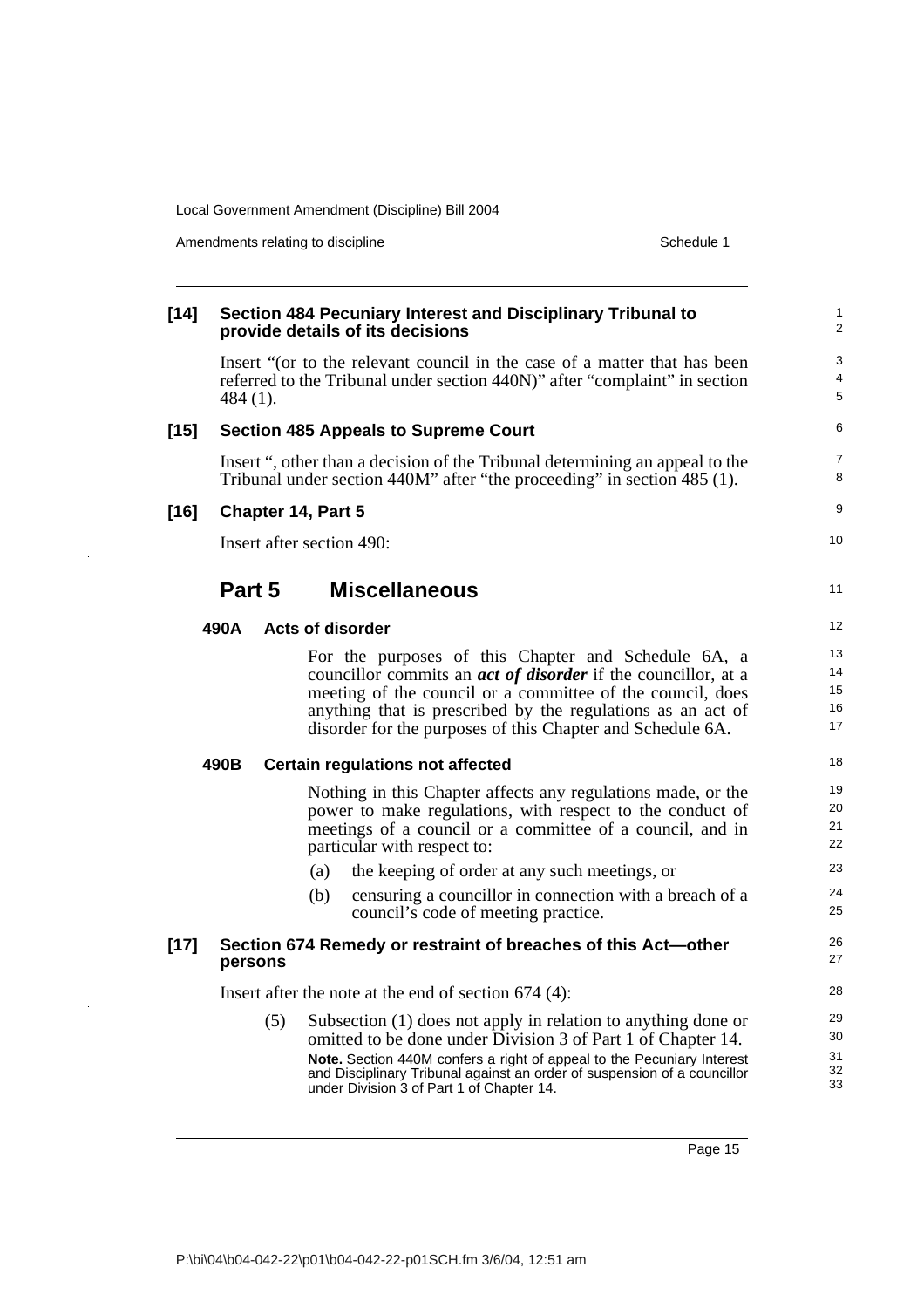Schedule 1 Amendments relating to discipline

| $[18]$ | <b>Schedule 6A</b>                                  |                                                                                                                          |                                                                                                                                                                                                       | 1                    |  |  |  |  |
|--------|-----------------------------------------------------|--------------------------------------------------------------------------------------------------------------------------|-------------------------------------------------------------------------------------------------------------------------------------------------------------------------------------------------------|----------------------|--|--|--|--|
|        | Insert after Schedule 6:                            |                                                                                                                          |                                                                                                                                                                                                       |                      |  |  |  |  |
|        | <b>Schedule 6A Code of conduct</b><br>(Section 440) |                                                                                                                          |                                                                                                                                                                                                       |                      |  |  |  |  |
|        | 1                                                   | Conduct that contravenes all or specified provisions of this<br>Act or the regulations in all or specified circumstances |                                                                                                                                                                                                       |                      |  |  |  |  |
|        | $\mathbf{2}$                                        | council                                                                                                                  | Conduct that is detrimental to the pursuit of the charter of a                                                                                                                                        | 7<br>8               |  |  |  |  |
|        | Improper or unethical conduct<br>3                  |                                                                                                                          |                                                                                                                                                                                                       |                      |  |  |  |  |
|        | 4                                                   | Abuse of power and other misconduct                                                                                      |                                                                                                                                                                                                       |                      |  |  |  |  |
|        | 5                                                   | (a)                                                                                                                      | Action causing, comprising or involving any of the following:<br>intimidation, harassment or verbal abuse                                                                                             | 11<br>12             |  |  |  |  |
|        |                                                     | (b)                                                                                                                      | discrimination, disadvantage or adverse treatment in<br>relation to employment                                                                                                                        | 13<br>14             |  |  |  |  |
|        |                                                     | (c)                                                                                                                      | prejudice in the provision of a service to the community                                                                                                                                              | 15                   |  |  |  |  |
|        | 6                                                   |                                                                                                                          | Conduct of a councillor causing, comprising or involving any<br>of the following:                                                                                                                     | 16<br>17             |  |  |  |  |
|        |                                                     | (a)                                                                                                                      | directing or influencing, or attempting to direct or<br>influence, a member of the staff of the council or a<br>delegate of the council in the exercise of the functions<br>of the member or delegate | 18<br>19<br>20<br>21 |  |  |  |  |
|        |                                                     | (b)                                                                                                                      | an act of disorder committed by the councillor at a<br>meeting of the council or a committee of the council                                                                                           | 22<br>23             |  |  |  |  |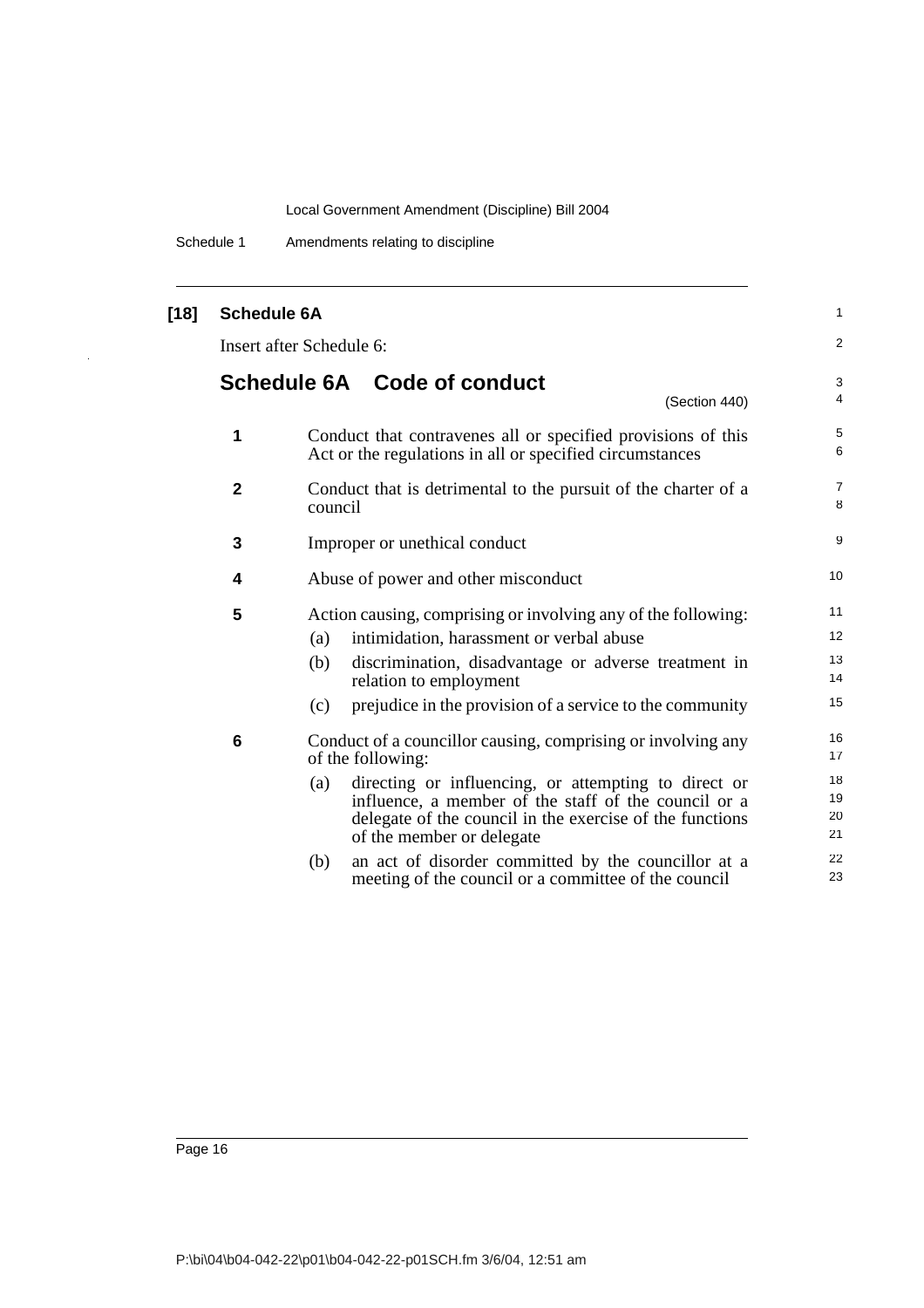Other amendments Schedule 2

l.

J,

<span id="page-24-0"></span>

|       |                              |                     | <b>Schedule 2 Other amendments</b>                                                                                                                                                                                                                                                                                       | $\mathbf{1}$               |
|-------|------------------------------|---------------------|--------------------------------------------------------------------------------------------------------------------------------------------------------------------------------------------------------------------------------------------------------------------------------------------------------------------------|----------------------------|
|       |                              |                     | (Section 3)                                                                                                                                                                                                                                                                                                              | 2                          |
| $[1]$ |                              | <b>Section 352</b>  |                                                                                                                                                                                                                                                                                                                          | 3                          |
|       |                              |                     | Omit the section. Insert instead:                                                                                                                                                                                                                                                                                        | 4                          |
|       | 352                          |                     | Independence of staff for certain purposes                                                                                                                                                                                                                                                                               | 5                          |
|       |                              | (1)                 | A member of staff of a council is not subject to direction by<br>the council or by a council lor as to the content of any advice<br>or recommendation made by the member.                                                                                                                                                | 6<br>$\overline{7}$<br>8   |
|       |                              | (2)                 | This section does not prevent the council or the mayor from<br>directing the general manager of the council to provide advice<br>or a recommendation.                                                                                                                                                                    | 9<br>10<br>11              |
| [2]   |                              | <b>Section 734A</b> |                                                                                                                                                                                                                                                                                                                          | 12                         |
|       |                              |                     | Insert after section 734:                                                                                                                                                                                                                                                                                                | 13                         |
|       | 734A                         |                     | <b>Preliminary enquiries by Director-General</b>                                                                                                                                                                                                                                                                         | 14                         |
|       |                              | (1)                 | The Director-General may make preliminary enquiries for the<br>purpose of deciding whether to exercise any of his or her<br>powers of investigation under this Act or powers to authorise<br>an investigation under this Act.                                                                                            | 15<br>16<br>17<br>18       |
|       |                              | (2)                 | The enquiries may be made whether or not a complaint has<br>been made under this Act in connection with any matter to<br>which the enquiries relate.                                                                                                                                                                     | 19<br>20<br>21             |
| [3]   |                              | <b>Tribunal</b>     | <b>Schedule 4 Local Government Pecuniary Interest and Disciplinary</b>                                                                                                                                                                                                                                                   | 22<br>23                   |
|       | Insert after clause $2(2)$ : |                     | 24                                                                                                                                                                                                                                                                                                                       |                            |
|       |                              | (2A)                | If so requested by the member, the member's deputy may, if<br>available, act in the place of the member in connection with a<br>particular matter when the member is not absent. For this<br>purpose, the affairs of the Pecuniary Interest and Disciplinary<br>Tribunal may be conducted concurrently in two divisions. | 25<br>26<br>27<br>28<br>29 |
| [4]   |                              |                     | Schedule 4, clause 2 (3)                                                                                                                                                                                                                                                                                                 | 30                         |
|       |                              |                     | Omit "so acting". Insert instead "acting under this clause".                                                                                                                                                                                                                                                             | 31                         |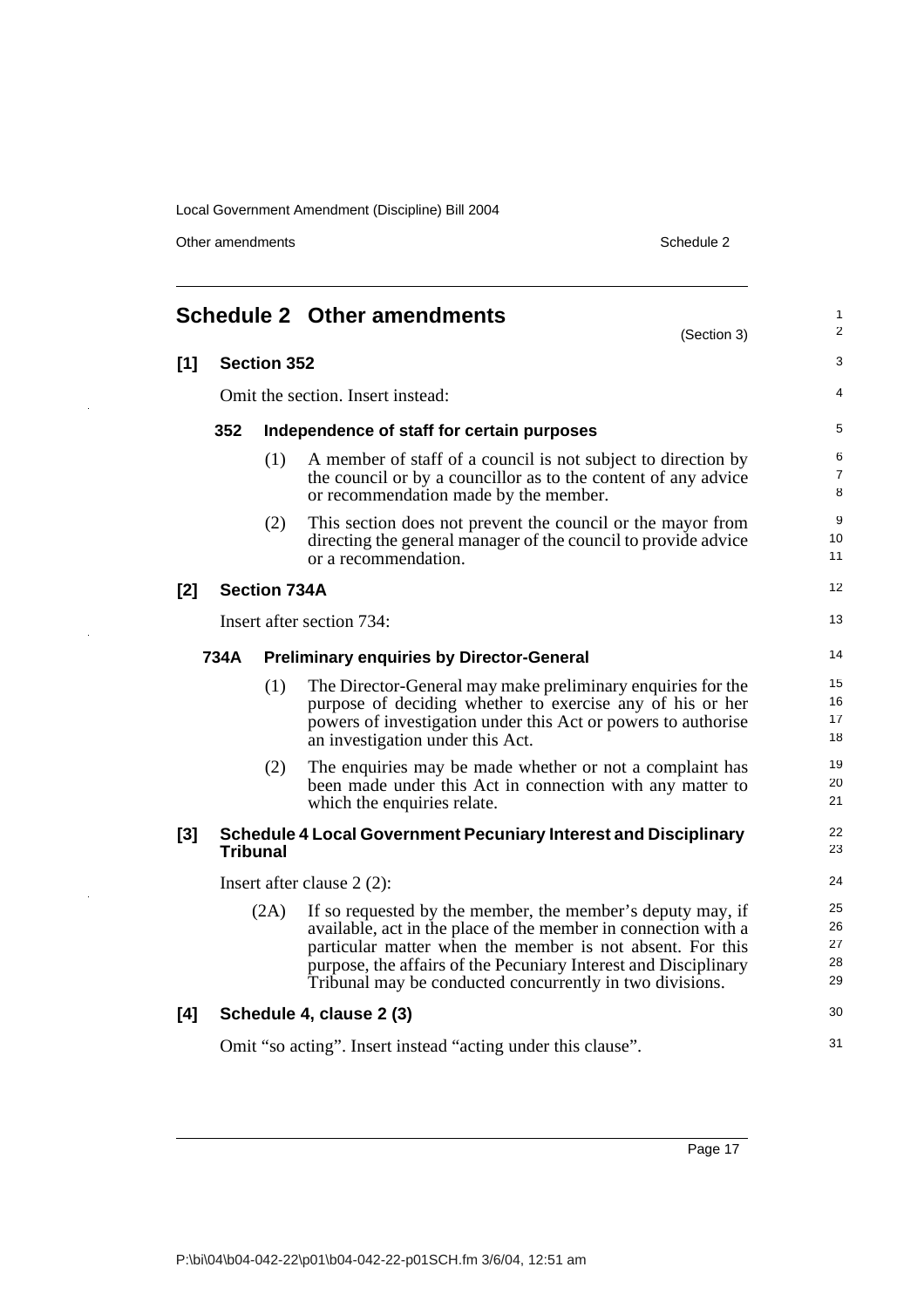Schedule 2 Other amendments

 $\ddot{\phantom{0}}$ 

| [5] |                   | Schedule 8 Savings, transitional and other provisions consequent<br>on the enactment of other Acts                                                                                                                                                                                                                                              | 1<br>$\overline{c}$              |
|-----|-------------------|-------------------------------------------------------------------------------------------------------------------------------------------------------------------------------------------------------------------------------------------------------------------------------------------------------------------------------------------------|----------------------------------|
|     |                   | Insert at the end of clause $1(1)$ :                                                                                                                                                                                                                                                                                                            | 3                                |
|     |                   | Local Government Amendment (Discipline) Act 2004                                                                                                                                                                                                                                                                                                | 4                                |
| [6] | <b>Schedule 8</b> |                                                                                                                                                                                                                                                                                                                                                 | 5                                |
|     |                   | Insert at the end of the Schedule with appropriate Part and clause numbers:                                                                                                                                                                                                                                                                     | 6                                |
|     | <b>Part</b>       | Provisions consequent on enactment of<br><b>Local Government Amendment</b><br>(Discipline) Act 2004                                                                                                                                                                                                                                             | $\overline{7}$<br>8<br>9         |
|     |                   | <b>Meaning of "amending Act"</b>                                                                                                                                                                                                                                                                                                                | 10                               |
|     |                   | In this Part, <i>amending Act</i> means the <i>Local Government</i><br>Amendment (Discipline) Act 2004.                                                                                                                                                                                                                                         | 11<br>12                         |
|     |                   | <b>Surcharging</b>                                                                                                                                                                                                                                                                                                                              | 13                               |
|     |                   | The amendment made to section $435(2)$ by the amending Act<br>applies only to alleged negligence or misconduct occurring or<br>committed after the commencement of the amendment.                                                                                                                                                               | 14<br>15<br>16                   |
|     |                   | <b>Local Government Pecuniary Interest and Disciplinary</b><br><b>Tribunal</b>                                                                                                                                                                                                                                                                  | 17<br>18                         |
|     |                   | On and from the commencement of the amendment made to<br>section 487 by the amending Act:                                                                                                                                                                                                                                                       | 19<br>20                         |
|     |                   | the Local Government Pecuniary Interest Tribunal<br>(a)<br>established under section 487 immediately before that<br>commencement continues in existence and is to be<br>known as the Local Government Pecuniary Interest and<br>Disciplinary Tribunal, and                                                                                      | 21<br>22<br>23<br>24<br>25       |
|     |                   | the person holding office as the Local Government<br>(b)<br>Pecuniary Interest Tribunal immediately before that<br>commencement continues<br>in office,<br>subject<br>to<br>Schedule 4, as the Local Government Pecuniary<br>Interest and Disciplinary Tribunal for the balance of the<br>term of office for which he or she was appointed, and | 26<br>27<br>28<br>29<br>30<br>31 |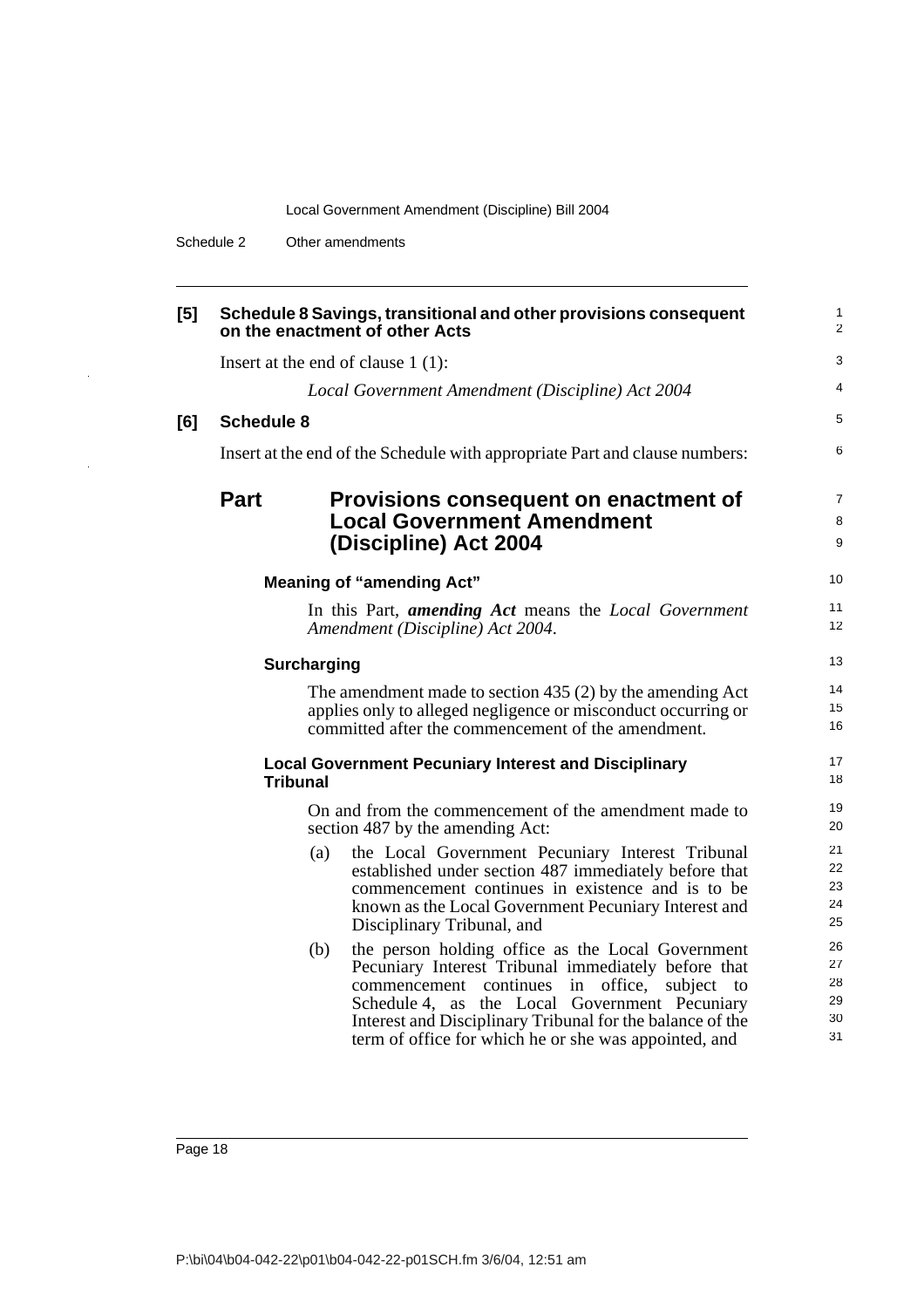Other amendments **Schedule 2** and 3 and 3 and 3 and 3 and 3 and 3 and 3 and 3 and 3 and 3 and 3 and 3 and 3 and 3 and 3 and 3 and 3 and 3 and 3 and 3 and 3 and 3 and 3 and 3 and 3 and 3 and 3 and 3 and 3 and 3 and 3 and 3

- (c) a person holding office as the deputy of the member immediately before that commencement continues in office, subject to Schedule 4, on the same terms and conditions as those applicable immediately before that commencement, and
- (d) any matters or proceedings pending before the Local Government Pecuniary Interest Tribunal immediately before that commencement are not affected by the enactment or commencement of the amending Act and are to continue to be dealt with by the Local Government Pecuniary Interest and Disciplinary Tribunal, and
- (e) a reference in any other Act, in any instrument made under an Act or in any other document to the Local Government Pecuniary Interest Tribunal is to be read as a reference to the Local Government Pecuniary Interest and Disciplinary Tribunal.

#### **Misbehaviour**

Division 3 of Part 1 of Chapter 14, as inserted by the amending Act, applies to misbehaviour occurring after but not before the earlier of the commencement of that Division or the commencement of the first provisions of that Division to commence.

23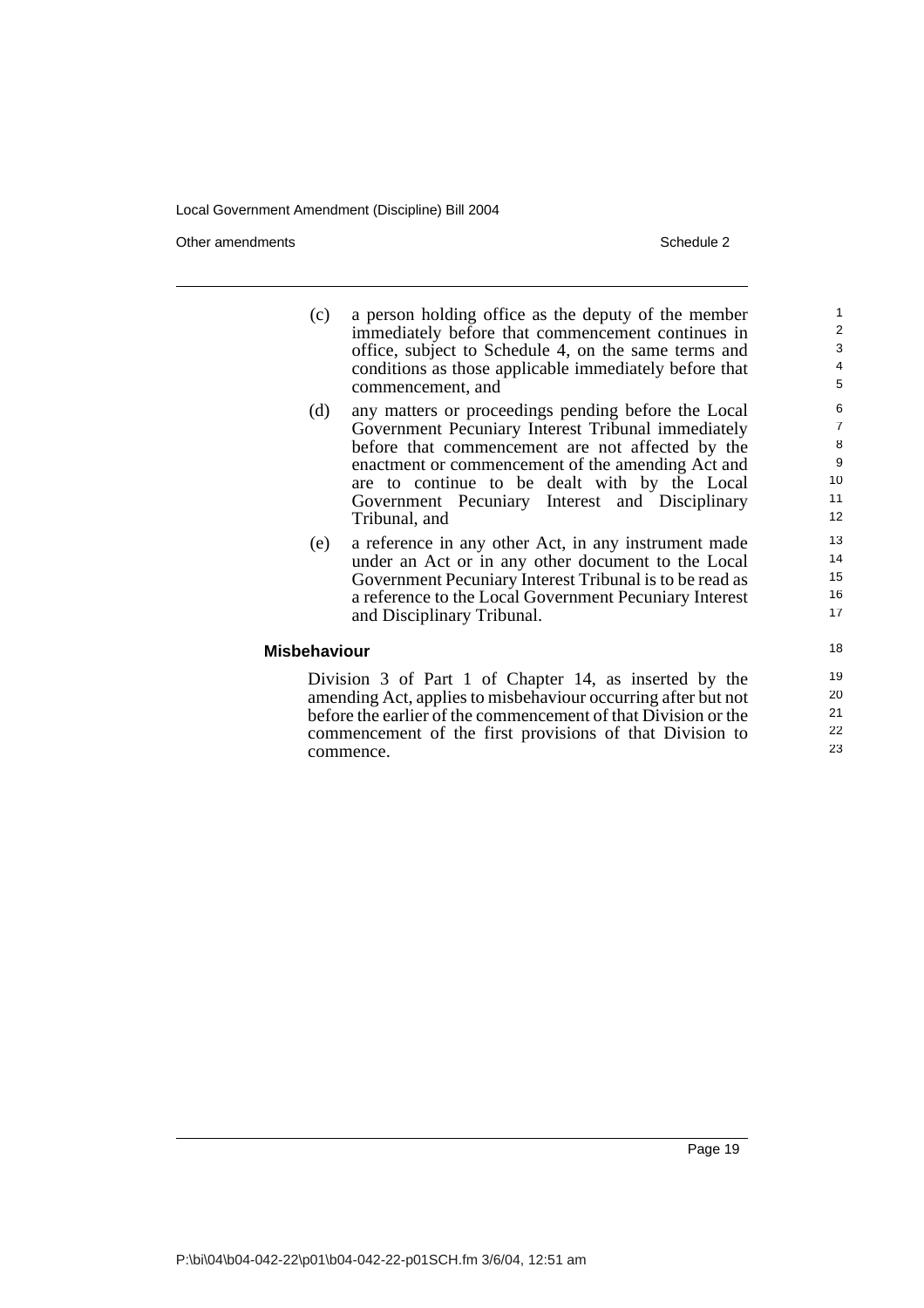<span id="page-27-0"></span>

|       | <b>Schedule 3 Consequential amendments</b>                                                                                                | 1<br>$\overline{2}$ |
|-------|-------------------------------------------------------------------------------------------------------------------------------------------|---------------------|
| [1]   | (Section 3)<br>Section 12 What information is publicly available?                                                                         | 3                   |
|       | Omit "the council's code of conduct" from section 12(1).                                                                                  | 4                   |
|       | Insert instead "the model code prescribed under section 440 (1) and the<br>code of conduct adopted by the council under section 440 (3)". | 5<br>6              |
| [2]   | Section 329 Can the holder of a civic office be dismissed?                                                                                | $\overline{7}$      |
|       | Insert "and Disciplinary" after "Pecuniary Interest" in section 329 (5).                                                                  | 8                   |
| [3]   | <b>Section 372 Rescinding or altering resolutions</b>                                                                                     | 9                   |
|       | Insert "regulations made under section 360 and, if applicable," after "in<br>accordance with" in section 372 (1).                         | 10<br>11            |
| [4]   | <b>Section 372 (6)</b>                                                                                                                    | 12                  |
|       | Insert "of the meeting of the council" after "minutes".                                                                                   | 13                  |
| [5]   | <b>Chapter 14, Introduction</b>                                                                                                           | 14                  |
|       | Omit "requires councils to adopt a code of conduct".                                                                                      | 15                  |
|       | Insert instead "provides for the adoption of codes of conduct".                                                                           | 16                  |
| [6]   | <b>Chapter 14, Introduction</b>                                                                                                           | 17                  |
|       | Insert "and Disciplinary" after "Pecuniary Interest".                                                                                     | 18                  |
| $[7]$ | Sections 465 and 468                                                                                                                      | 19                  |
|       | Insert "and Disciplinary" after "Pecuniary Interest" wherever occurring.                                                                  | 20                  |
| [8]   | Sections 469 Pecuniary Interest and Disciplinary Tribunal to<br>decide whether or not to conduct proceedings into a complaint             | 21<br>22            |
|       | Insert "and Disciplinary" after "Pecuniary Interest" wherever occurring.                                                                  | 23                  |
| [9]   | Section 470 Circumstances in which Pecuniary Interest and<br>Disciplinary Tribunal may dispense with hearing                              | 24<br>25            |
|       | Insert "and Disciplinary" after "Pecuniary Interest" wherever occurring in<br>the section and the note to the section.                    | 26<br>27            |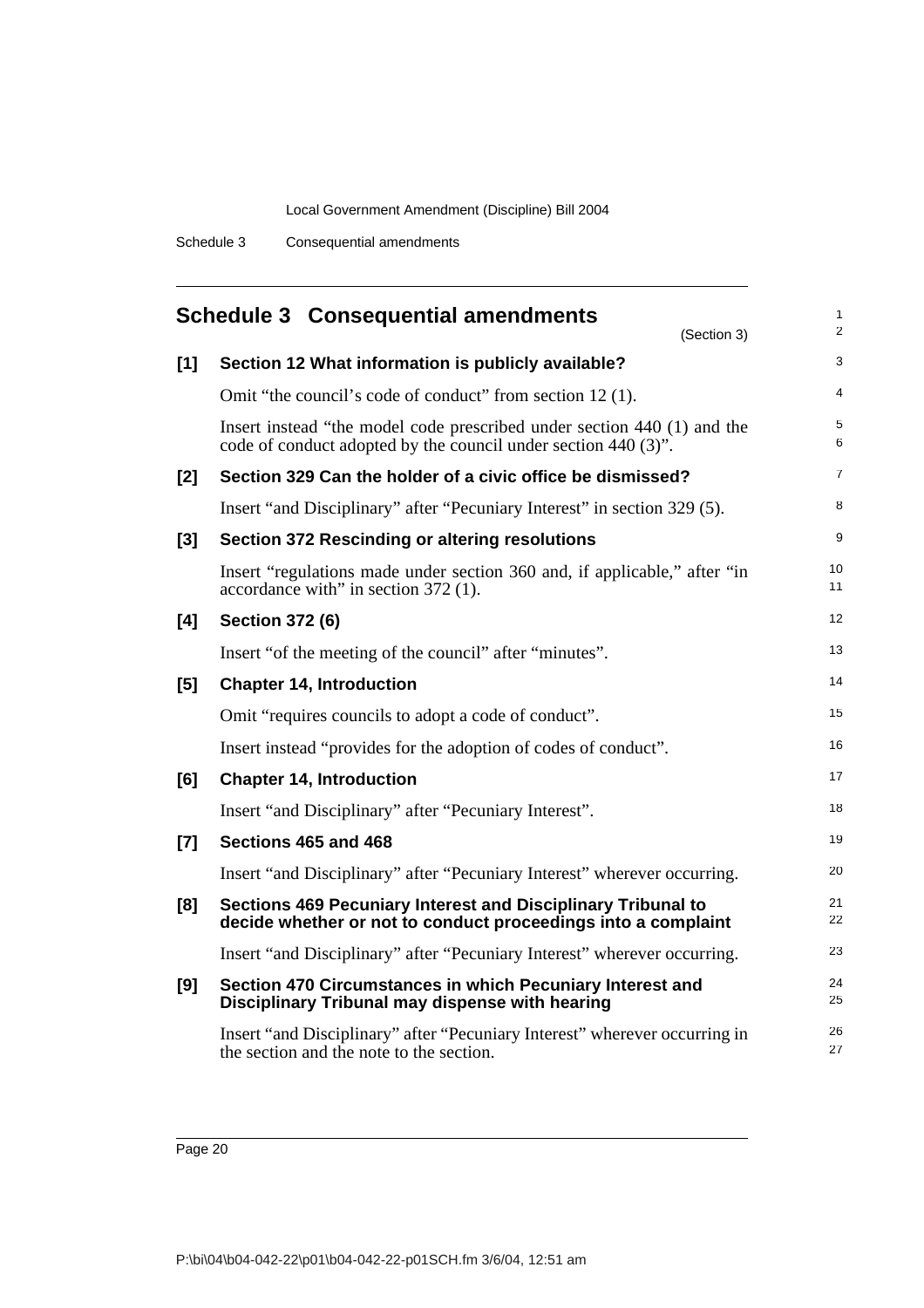Consequential amendments **Schedule 3** Schedule 3

 $\ddot{\phantom{a}}$ 

| [10]   | <b>Sections 471-486</b>                                                                                    | 1        |
|--------|------------------------------------------------------------------------------------------------------------|----------|
|        | Insert "and Disciplinary" after "Pecuniary Interest" wherever occurring.                                   | 2        |
| $[11]$ | Chapter 14, Part 3, Division 2, flowchart (after section 486)                                              | 3        |
|        | Omit "Tribunal" from the heading.                                                                          | 4        |
|        | Insert instead "and Disciplinary Tribunal-pecuniary interest<br>matters".                                  | 5<br>6   |
| $[12]$ | Chapter 14, Part 3, Division 2, flowchart                                                                  | 7        |
|        | Insert "and Disciplinary" after "Pecuniary Interest" where secondly<br>occurring.                          | 8<br>9   |
| $[13]$ | Chapter 14, Part 3, Division 2, flowchart                                                                  | 10       |
|        | Insert below the matter relating to "• disqualify for up to 5 years":                                      | 11       |
|        | suspend right to be paid for up to 6 months                                                                | 12       |
| $[14]$ | Chapter 14, Part 4, heading                                                                                | 13       |
|        | Insert "and Disciplinary" after "Pecuniary Interest".                                                      | 14       |
| $[15]$ | <b>Sections 487-490</b>                                                                                    | 15       |
|        | Insert "and Disciplinary" after "Pecuniary Interest" wherever occurring.                                   | 16       |
| $[16]$ | Section 673 Remedy or restraint of breaches of this Act-the<br>Minister, the Director-General and councils | 17<br>18 |
|        | Insert "and Disciplinary" after "Pecuniary Interest" in the note to the<br>section.                        | 19<br>20 |
| $[17]$ | Section 674 Remedy or restraint of breaches of this Act-other<br>persons                                   | 21<br>22 |
|        | Insert "and Disciplinary" after "Pecuniary Interest" in the note to the<br>section.                        | 23<br>24 |
| $[18]$ | <b>Schedule 4 Local Government Pecuniary Interest and Disciplinary</b><br><b>Tribunal</b>                  | 25<br>26 |
|        | Insert "and Disciplinary" after "Pecuniary Interest" in clause 1.                                          | 27       |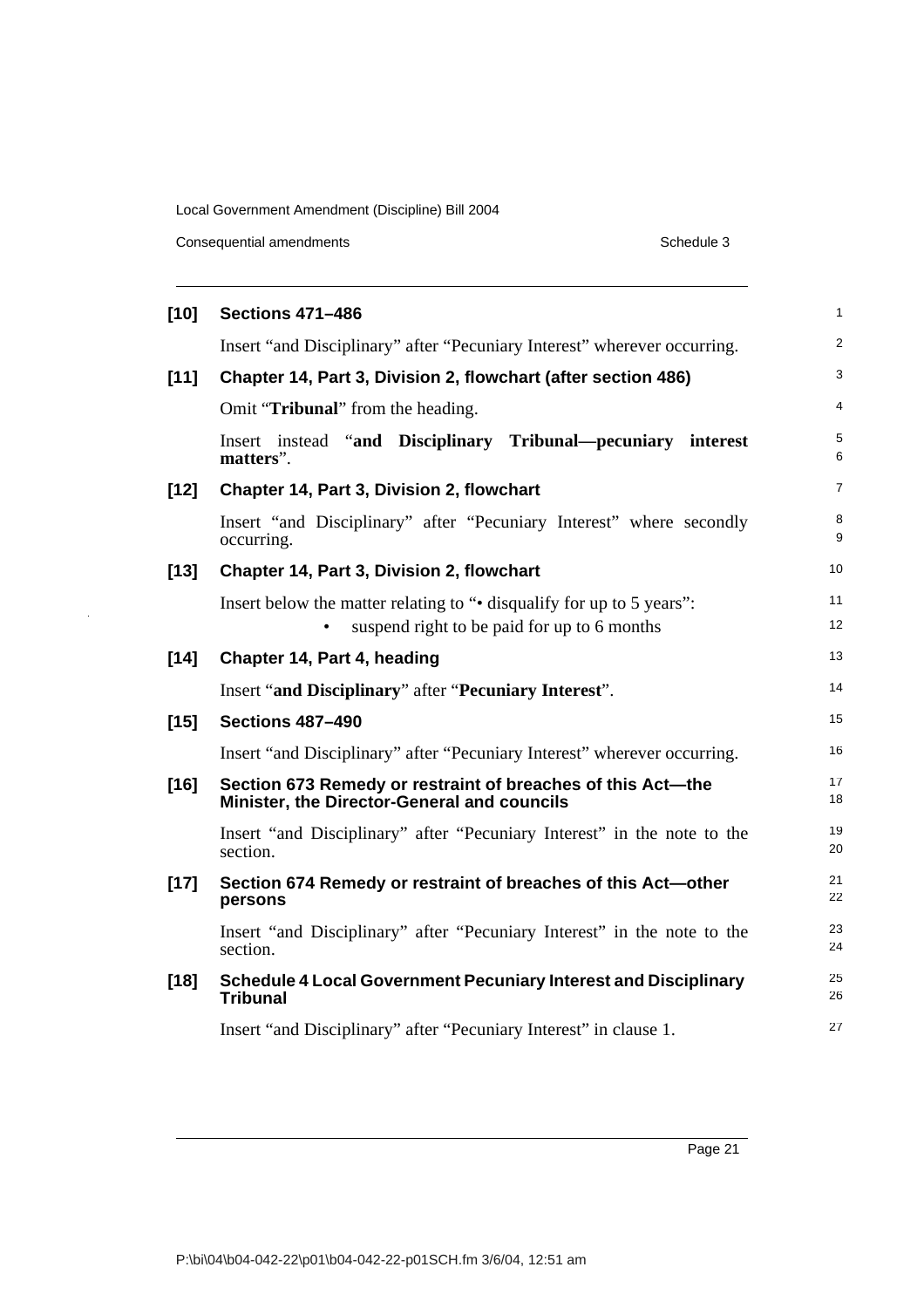Schedule 3 Consequential amendments

### **[19] Dictionary**

Omit the definition of *Pecuniary Interest Tribunal*. Insert instead:

*Pecuniary Interest and Disciplinary Tribunal* means the Local Government Pecuniary Interest and Disciplinary Tribunal established under this Act.